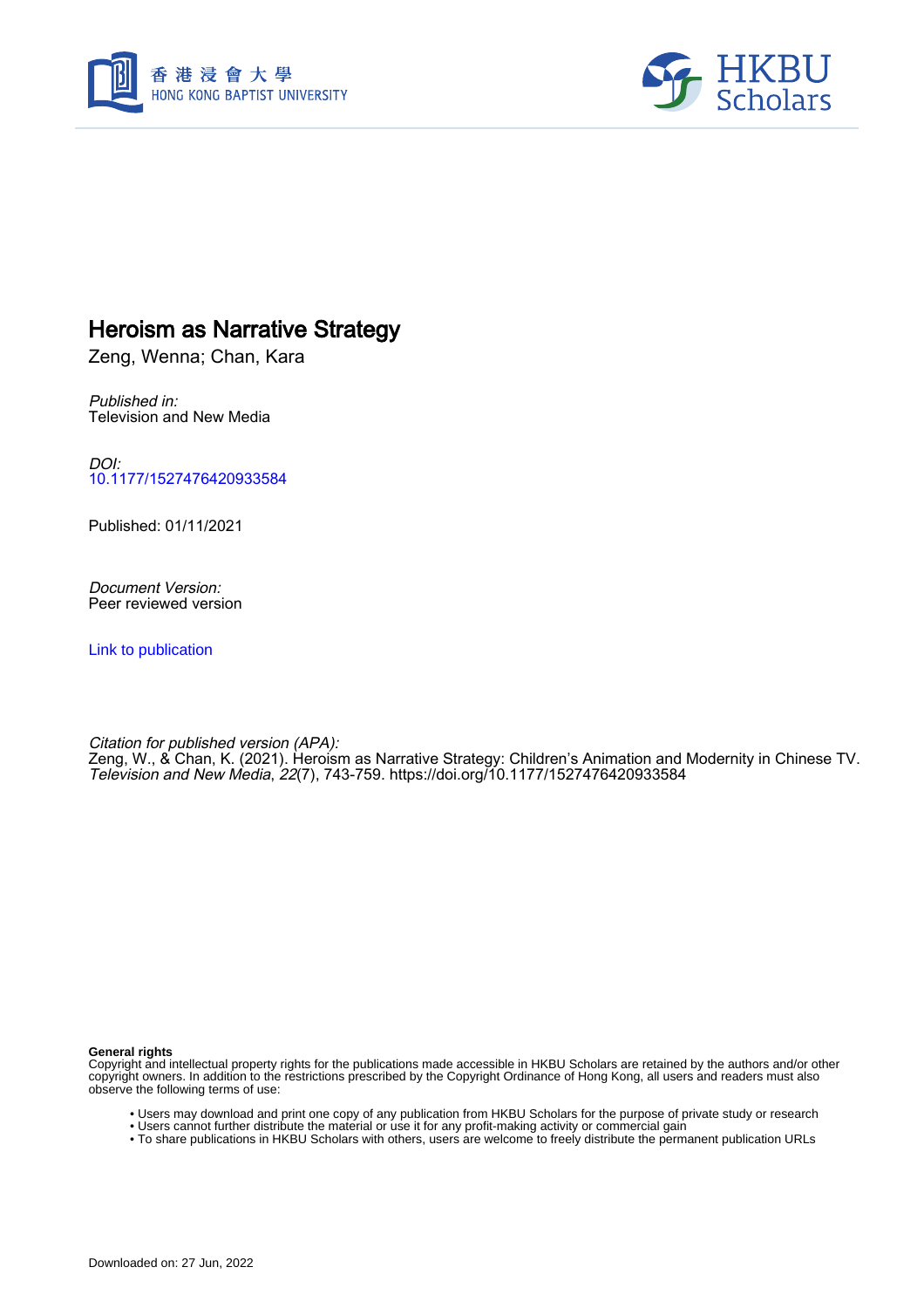Zeng, W., & Chan, K. (2020). Heroism as Narrative Strategy: Children's Animation and Modernity in Chinese TV. Television & New Media, 1527476420933584.

## Heroism as Narrative Strategy: Children's Animation and Modernity in

## Chinese TV

Wenna Zeng, Shenzhen University, China Kara Chan, Hong Kong Baptist University, Hong Kong

#### Abstract

Entertaining animated television programs often carry significant educational and national discourses that are rarely given much scholarly attention. This article examines the Chinese children's animation program Boonie Bears and explores its narrative strategies in portraying heroism. By employing content analyses, in-depth interviews, and focus groups, the article discusses how producers construct animation heroes according to the ideological framework of the Communist Party, economic preferences embedded in the Chinese market, and broader cultural expectations held by society. Finally, this article offers a preliminary exploration of the collaboration between political power and market forces in children's animation, thus revealing the changing needs and interests of the government, producers, and audiences in the process of modernization, and the social significance of animation in Chinese modernity.

Keywords: Heroism, modernity, entertaining narrative, children animation, production studies

## Corresponding Author:

Wenna Zeng, School of Media and Communication, Shenzhen University, Nanshan District, Shenzhen 518060, China. Email: wenvina@hotmail.com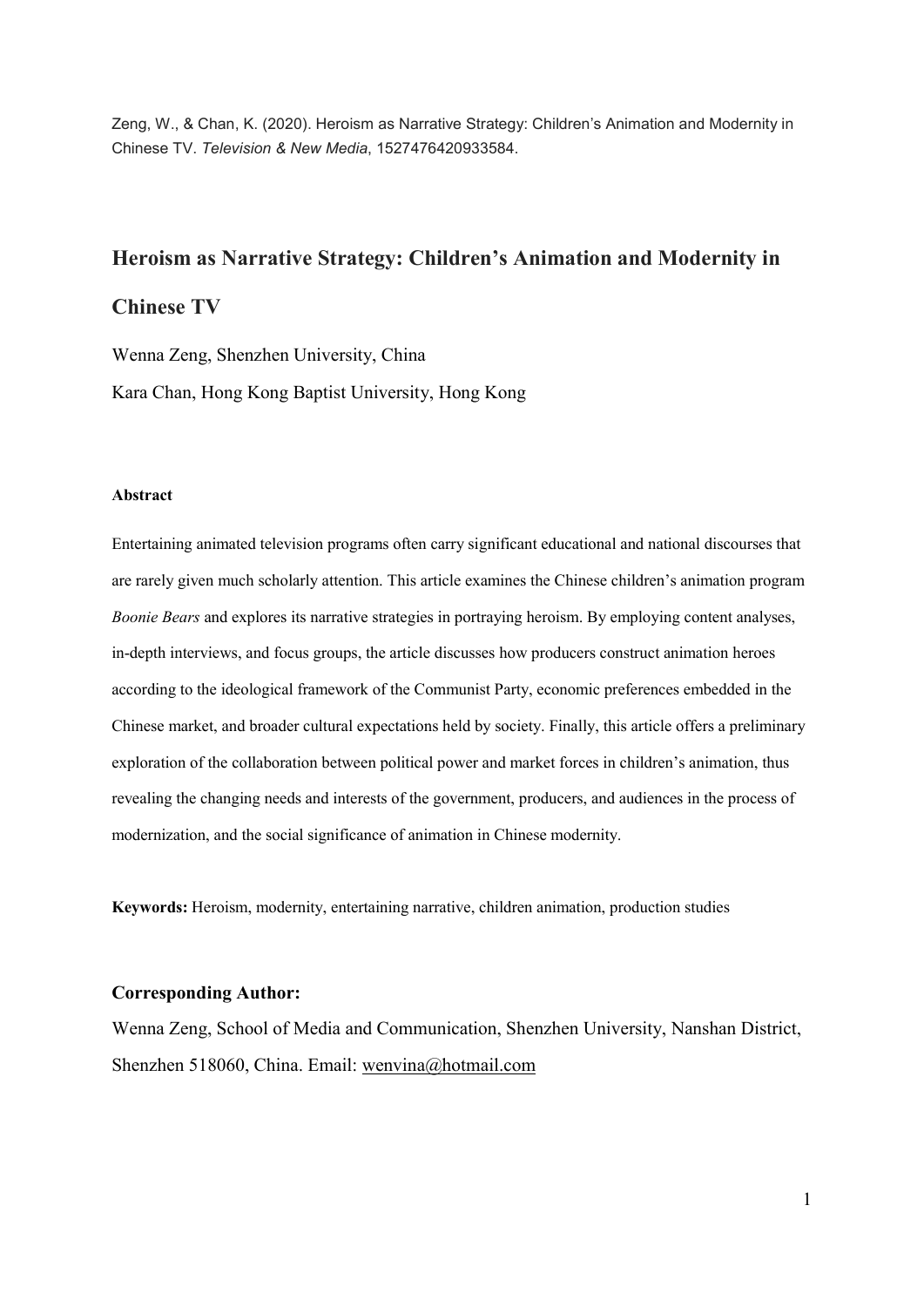## Introduction

In 2016, the fourth season of a popular children's television program broadcast by Hunan Satellite TV titled "Where Are We Going, Dad?" was banned by the State Administration of Press, Publication, Radio, Film and Television (SAPPRFT). This became the first case after the new policy, "Children on TV Ban (禁娃令)", in making reality shows (Li 2018). The program was accused of exploiting children, invading their privacy, and paying too much in the way of fees to celebrity children (Chen 2016). As a result, Hunan TV moved it to an online platform, Mango TV (Ye 2016). However, it was later announced that the sixth season would be cancelled in 2018. This is a subtle, but important case insofar as the Chinese government is concerned, as it has long been involved over the ideological control of media products (Luqiu 2017; Steinfeld 2017), in particular programs for children or programs featuring children (Donald 2004).

As an important cultural genre for children, the history of Chinese animation indicates the authorial, national and educational discourse that are embodied in a complex mix of entertaining narrative strategies (Chen 2017; Wu 2017; Fung 2013). These discourses are able to be understood through the examination of the narrative of heroism (Farquhar, 1993). Heroism has long been a significant tool in Chinese ideological education programming and there are different frames as to whether its contemporary form is able to represent a continuingly political correctness for the Communist Party. As the expectations within the economy and social groups change, the narrative of heroism, modernity and antagonism are accordingly reconstructed to meet the basic demands of making a successful show in China -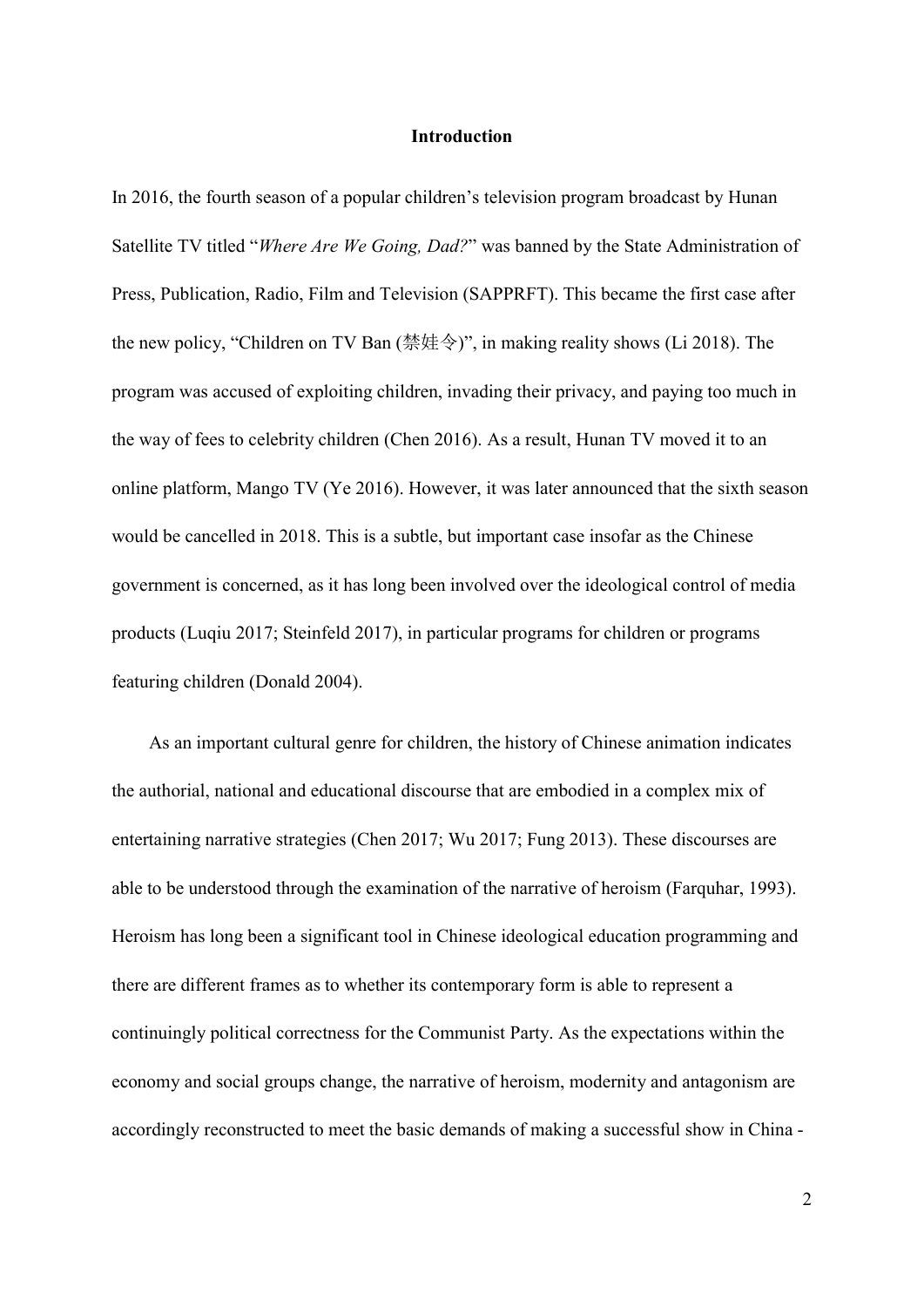balancing ideological achievement associated with the Party, commercial success, and public needs (Zhu 2012). As we can observe, educational content that commands strong ideological concerns is decreasingly represented in children's animation in China. Instead, entertainment is now becoming a more attractive option to produce a popular children-show. Under this condition, the understanding of current narrative strategies of heroism helps us to understand how the authorial, national and educational discourses embodied in children animation shows in China.

Through the analysis of a popular animated TV series titled *Boonie Bears* (2012-), this article reviews the current narrative strategies of heroism and its social meaning. The framing and presentation of this animation show were at the forefront of the textual analysis, and the data documented was supplemented by two groups of interviewees from the production team in late 2018. The findings reveal the changing needs and interests of producers, audiences and the government in contemporary China, and sheds light on the narrative strategies of heroism for children's animations, which indicates a deeper social significance in the process of modernization in the country.

### Children Animation in China

Chinese animations have long been given an important function to construct current social value in China in the past sixty years. It is evident that the development of animation is largely influenced by the policy and social changes in the country (Wu 2009; Jiang and Huang 2017) and these changes in animation have made the storytelling changed accordingly. During 1950s and 1960s, the Shanghai Animation Film Studio produced most of the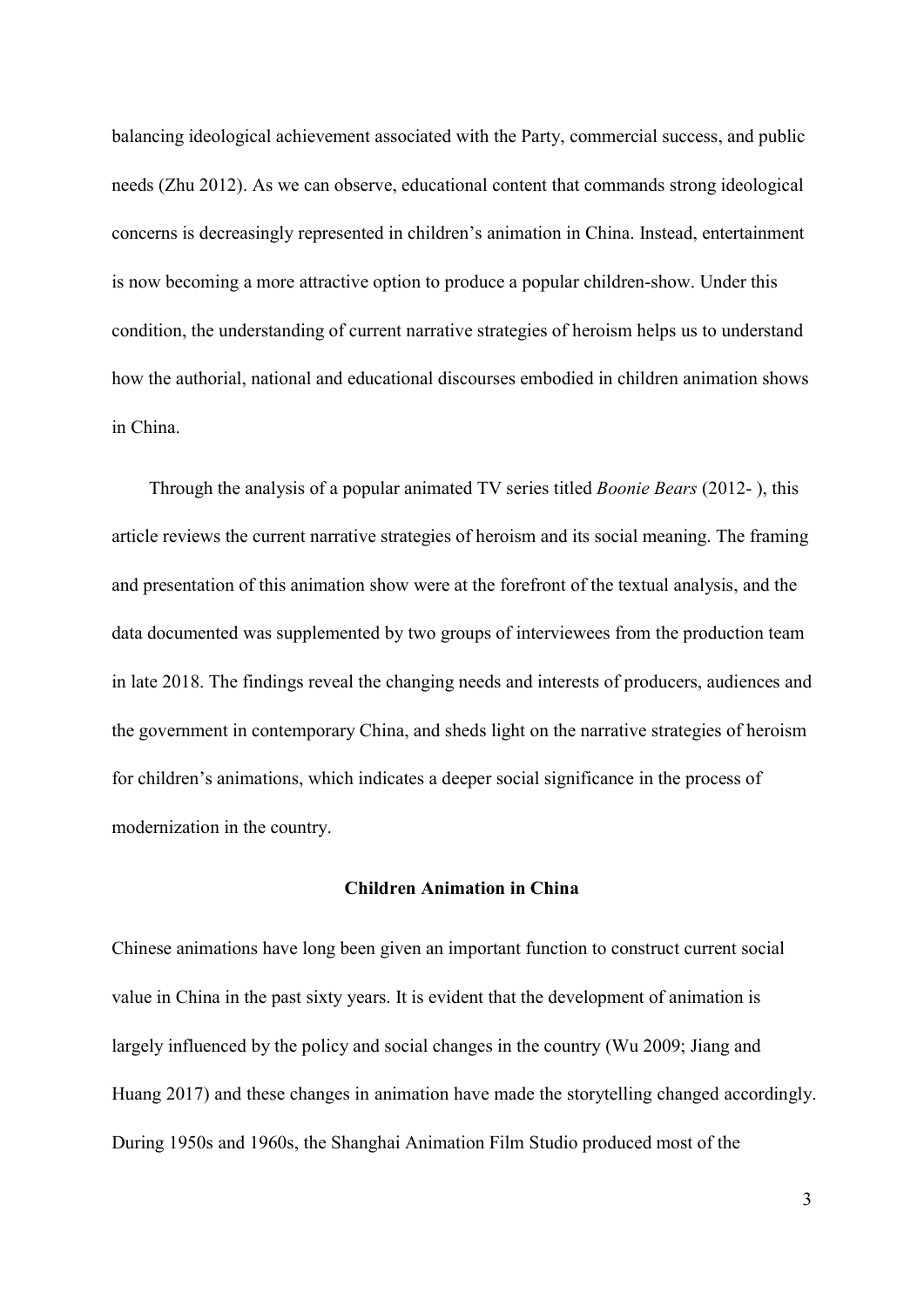animated shows in China. Using a unique oriental aesthetic and Chinese style, it was commonly referred to as the "classical Chinese animation" (Chen 2017; Fung, 2013). These classical animated films earned international and domestic reputation for its professionalism and oriental characteristics. This period is referred to as the first golden age of Chinese animation. While the Cultural Revolution spread over the whole country during 1966 and 1976, Chinese animation could not escape from being an important part of the political propaganda architecture. This period was strongly branded as "ultra-leftism" and embedded in almost every industry in the country (Chen 2017: 176).

From 1977 to the mid-1980s, when the country started to recover from the Cultural Revolution, the second golden age of animation started to bloom, and an increasing number of independent animation studios began engaging in the business. Particularly after China joined the WTO, the state-driven creative industry realised that animation should be considered an important component in its national policy to reflect a clear globalized economic development message, with social impact and political expectations.

After 2000s, the Chinese animation was largely influenced by the global animation industry that was dominated by productions made in the US and Japan (Westcott 2011; Yoon and Malecki 2010). While the Chinese government was keen to develop its local animation industries, it also introduced several measures to develop a strong animation industry that could compete internationally (Ishii 2013). Internally, television stations remained governmental subsidies, and the government encouraged non-governmental companies to participate in the animation production (Wang 2009). In 2016, China's total animation output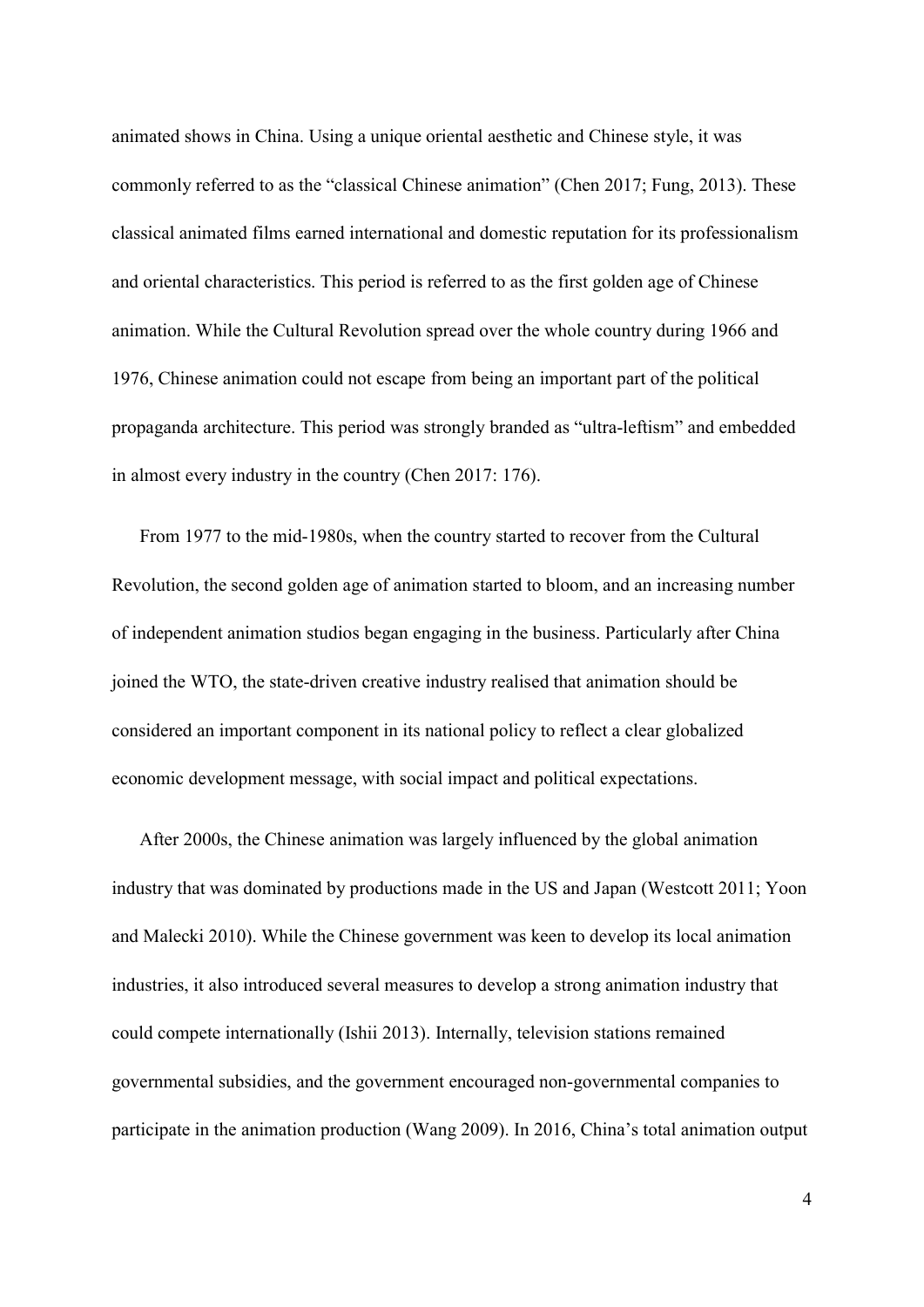was valued at US\$19 billion, registering an increase of 15% during 2015 (License 2017). Governmental policies, such as quota systems, limited the import of foreign animation and forbid imported animation to be broadcast during prime time in domestic television channels. Internationally, the State Council established the "Go Abroad" strategy that aimed at becoming "a strong world power of creation, development, and production in the animation industry" (State Council 2006). In so doing, making the China's cultural products as powerful carriers of values and beliefs is able to compete in the international stage.

These changes in policy are more often than not associated with the needs and interest of the CPC, as well as to fit social needs. With the development of technologies, Chinese audiences are enjoying the conveniences that are brought about by high-speed Internet that allows them to watch different online animations and participate in the animation franchising. Thus, audiences are no longer satisfied with old-fashioned domestic animation and desire a hero to meet their expectations (Jiang and Huang 2017). In addition, require a higher quality of content production of animated shows for their kids. As a result, animation companies need to rethink their products if they are not meeting the demands which audiences require.

#### Heroic Narrative in Chinese Entertainment Programming

Heroes are symbolically important in every nation while its representations are various in different national and historical contexts (Wright 2003; Lawrence and Jewett 2002). The narratives of heroism are embedded in various entertaining contents, working as the symbolic expression of justice to satisfy the corresponding social demand. As Alan Moore wrote in The Mark of the Batman (1986),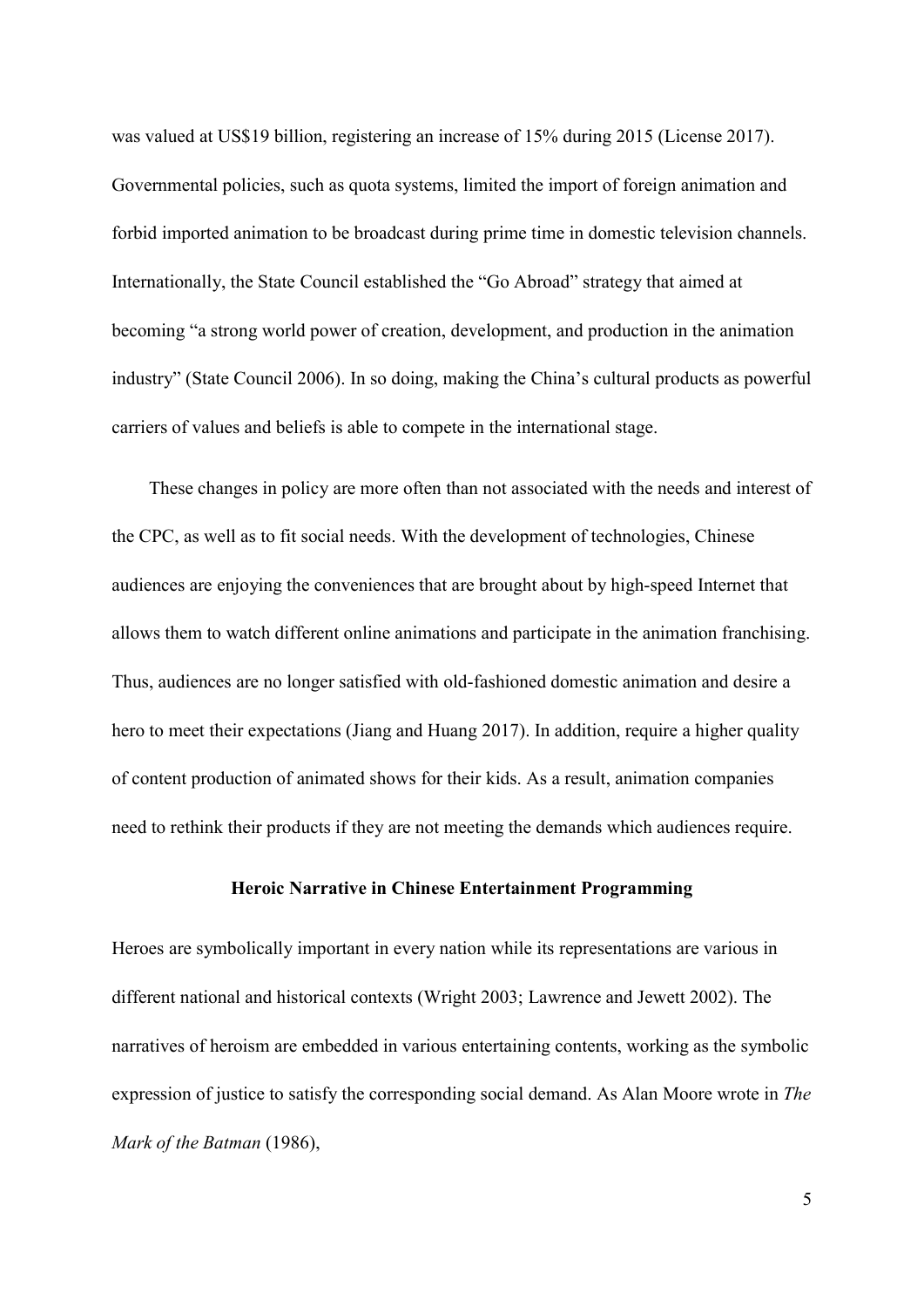"The world about us has changed and is continually changing at an ever-accelerating pace, so have we. With the increase in media coverage and information technology, we see more of the world, comprehend its working a little more clearly, and as a result our perception of ourselves and the society surrounding us has been modified. Consequently, we begin to make different demands upon the art and culture that is meant to reflect the constantly shifting landscape we find ourselves in. We demand new themes, new insights, and new dramatic situations. We demand new heroes".

As a typical narrative strategy in cultural products, heroism has long been an important feature in Chinese literature, movie and television since WWІ, when the Communist Party was fighting with Japanese invaders. From its establishment in 1949, the narrative of heroism was associated with 'revolutionary themes' and was a reflection of the fighting spirit for the country at this particular time (Shen 2013). This revolutionary heroism emphasized that individuals should sacrifice their own interests to serve the interests of the collective. Historically it follows the legacy of Confucianism that embraces collectivism and the main propaganda strategy during times of war and in particular, the Cultural Revolution. During the Cultural Revolution, this revolutionary model opera (in Chinese: 样板戏) became the representation of heroism and served as propaganda. More interestingly, heroes were often referred to the working class.

In 1980s, the narrative of heroism symbolised in cultural products becomes a new trend that was known as 'anti-hero' and 'entertainment-oriented'. The perfect impression of combat heroes was no longer to serve the purposes of improving the modernization of China. When the country aimed to recover the economy, the most needed labour was that of a hard-working industrial worker. Therefore, the most common characters for heroism shifted from war heroes and working class to the industrial workers in factories. 'Labour is Glorious'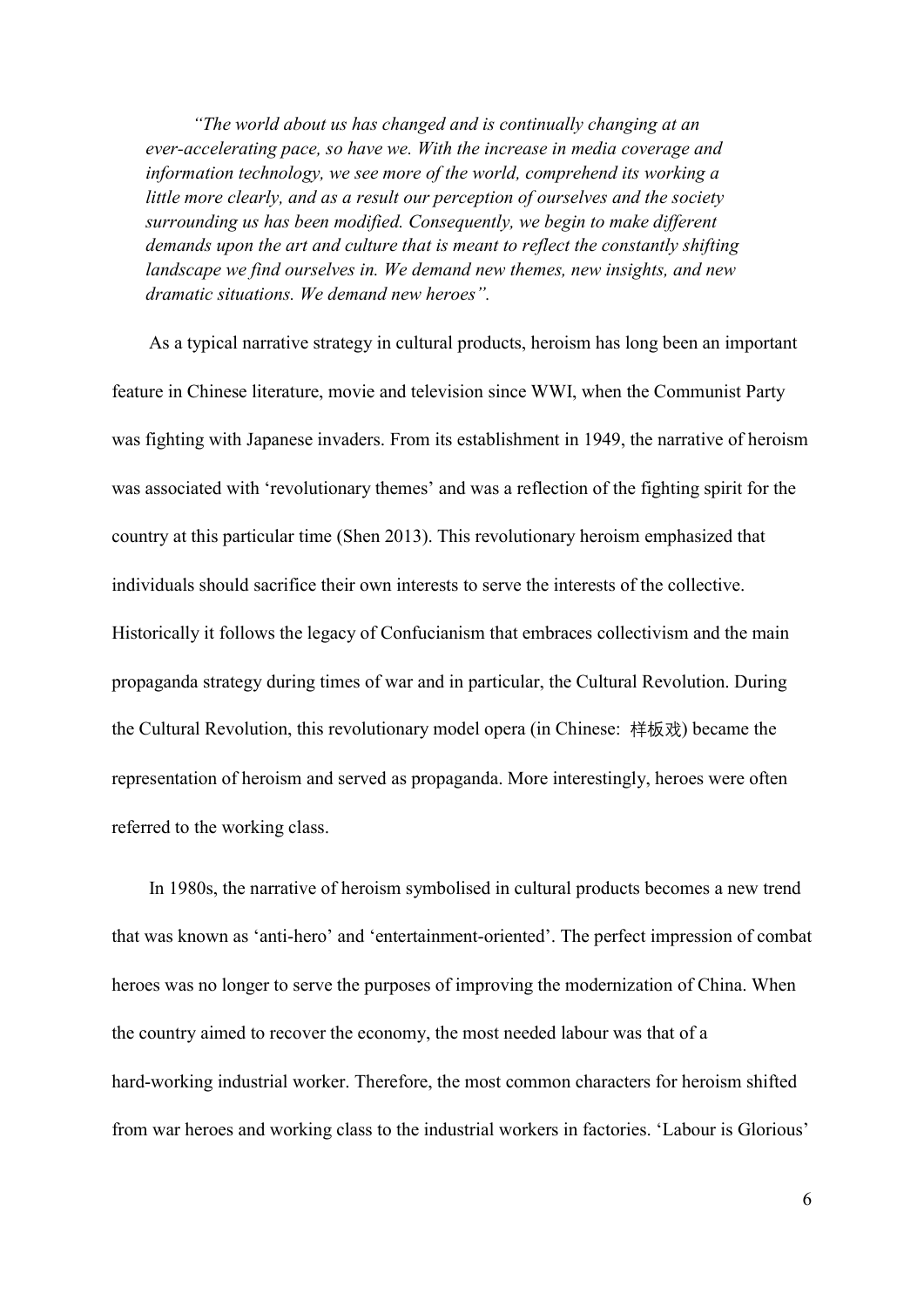became a common term that gave emphasis to the characteristics of being hard-working, brave and aggressive. This narrative was aligned with the development of the Chinese society, which was struggling economically. For example, the success of *Black Cat Sheriff* (黑猫警  $\pm$ ), a Chinese animation television series produced by the Shanghai Animation Film Studio, demonstrated how entertaining themes could make a good heroic animation, while *Havoc in* Heaven (大闹天宫) and Nezha Fights the Sea (哪吒闹海) were typical anti-heroic animations in which the main characters were not perfect heroes, but become heroes after struggling (He 2015). The success of exploitation and grasp of national cultural factors and contemporary value trends has led to the success of animation in the country, which now signifies the national identity of Chinese animation.

After China joined WTO in 2001, stories about individual heroes were greatly influenced by the American comic and film franchise Marvel by the concept of Western individual superheroes. With the increasing success of China's economy, animation professionals have also focused on ways to improve its international reputation through the use of soft power, in other words, how the narrative of heroism can spread the positive image of the country, as prosperous, democratic and civilized. As the result, by the influences of the national cultural and Western concepts, heroism embedded in the current animation become more entertaining orientated with multiple focus. In addition, audiences have been fervent in asking the plot to express some civilian consciousness, rebellious spirit, and entertainment (Sun 2018). In an increasingly media saturated life, people are no longer limited to traditional heroic characters, fairy tales, or fairy tales, such as princes and princesses. How to tell a good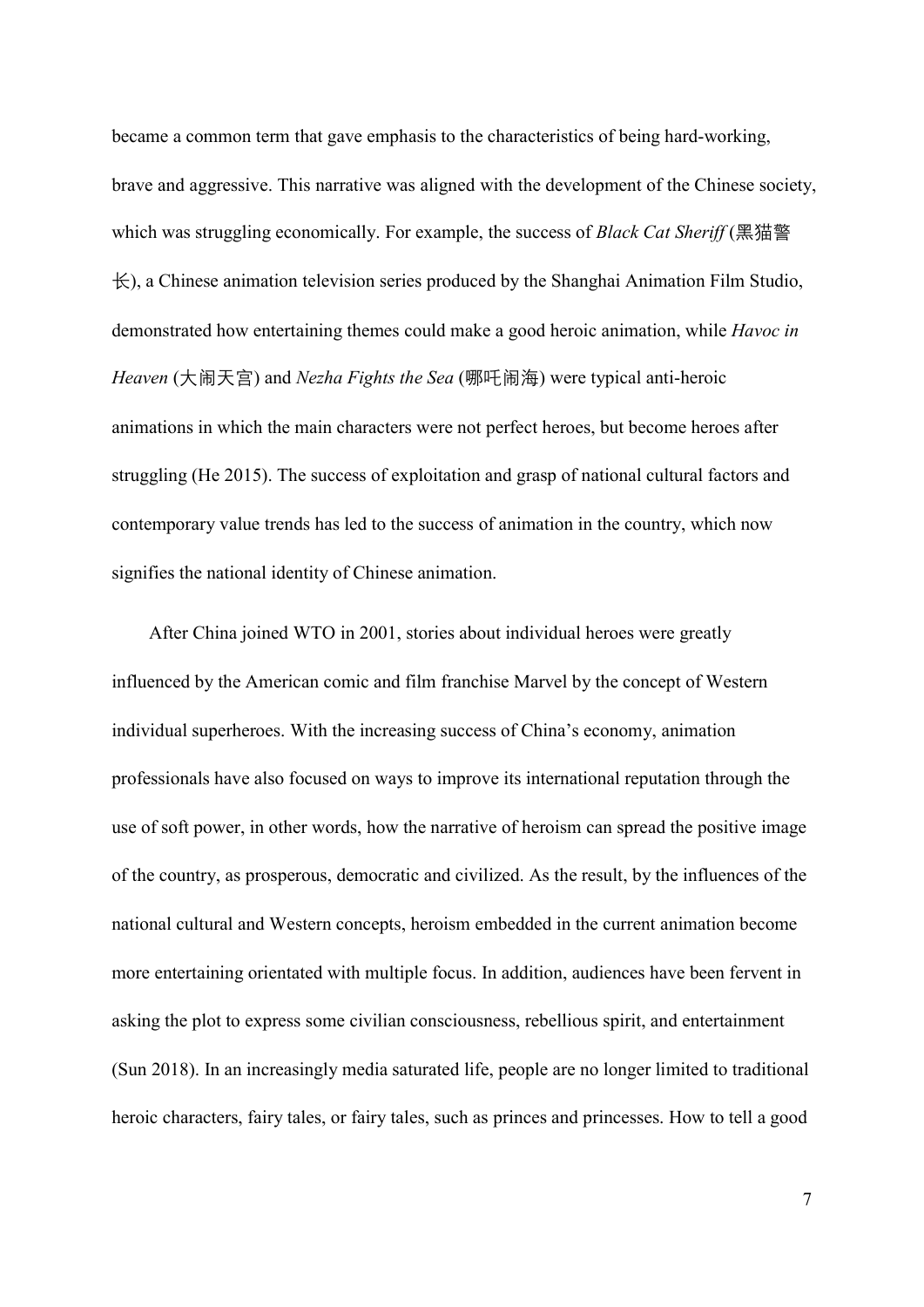story with heroes to satisfy the need from the political needs and the new demand from audiences, especially the parents, is a challenge for creative workers.

While since the Chinese government is not ready to embrace the concepts of free expression and changing orders (Keane 2016), the Chinese creative imagination and content is still limited with what can be described as manageable creativity (Bilton 2010), and therefore has been tamed to produce predictable political outcomes (Fung and Ho 2016). Among many failures, there are two successful cases in making animations in the country, the animation TV series Pleasant Goat and Big Big Wolf (2005-2008) which advocated for the discourse of harmony of the state (Fung 2016; Fung 2013) and Bonnie Bears (2012- ) that brings innovative narratives to a negative role (Wang 2014). This article will look into detail as to how Bonnie Bear produced the show to achieve the success of a complex format - by paying more attention to entertainment, in which the definition of heroism is accordingly changed.

## The Story of Boonie Bears

Boonie Bears depicts the story of logger and two bear brothers in the forests of north-eastern China, with a target audience of six to twelve year olds. The show involves two bears, Briar and his younger brother Bramble, who cooperate with their animal friends to stop Logger Vick (hereafter called Vick) from destroying their forest home. Boss Lee, the villain, harasses Vick continually to cut down the trees and threatens to reduce Vick's wages if he fails to do so. The conflicts revolve around decisions of whether to cut down the trees or to protect the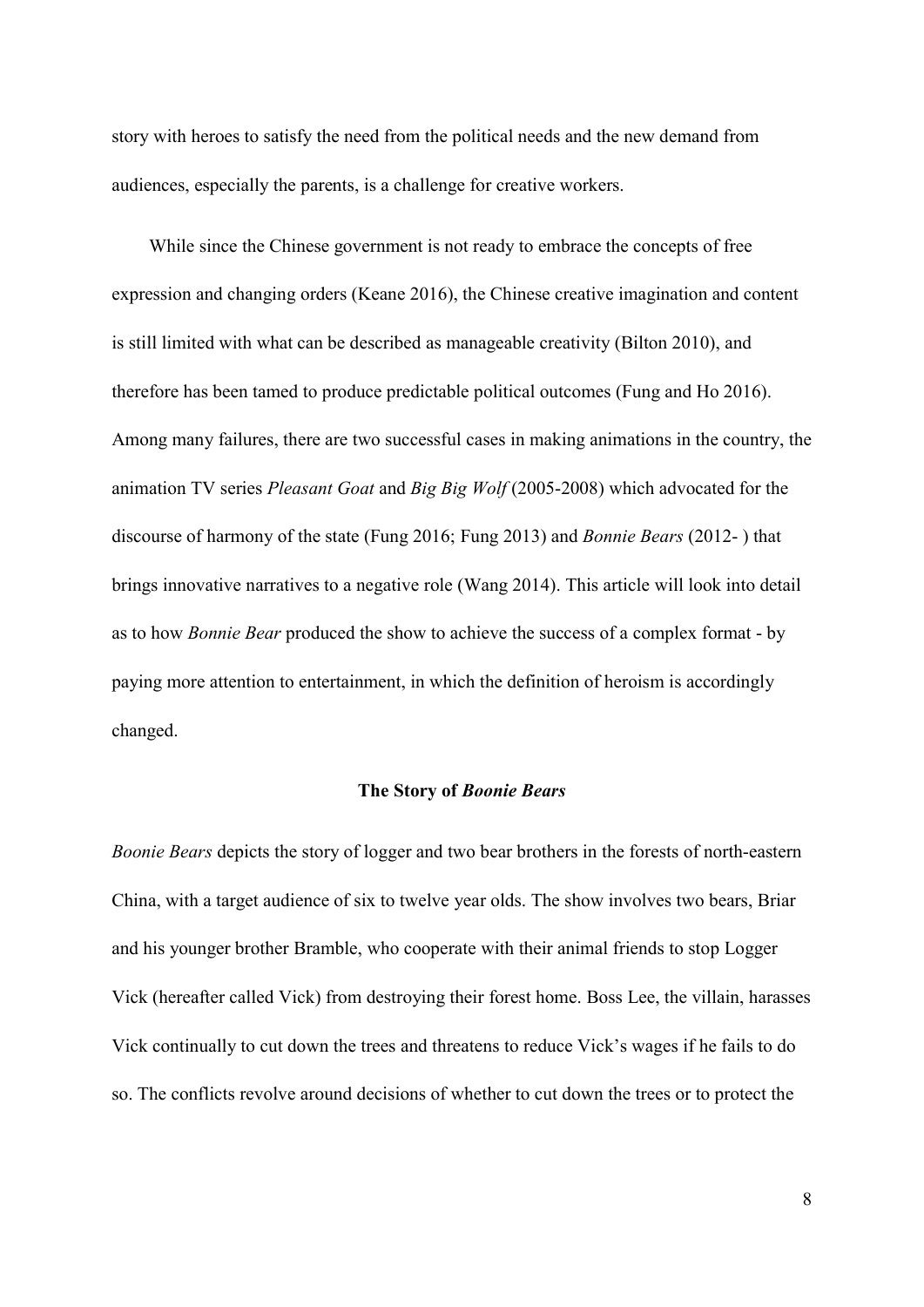forest, and the trade-off between money and social responsibility. In the latest series, a female character, Zhao Lin, was introduced into this show.

Boonie Bears was produced by Fantawild Animation (in Chinese 华强方特动漫), an animation company based in Shenzhen where they have combined the cultural and animation industries to form a cluster for the convenience of labour and resulted in a new business model (Dai and Zhou 2009; He and Li 2005). Although this show is made by a local company, it was first broadcast on a national television channel — CCTV Children's Channel — as well as on video platforms in China, including iQIYI and Tencent.

The show has become one of the most popular children's TV programs in China, with over 200 channels broadcasting it. As of 2018, more than 600 episodes, each lasting around 13 minutes, have been released over the course of nine series. It has been dubbed into more than ten languages and broadcast in more than 60 countries and territories, and on popular channels such as Disney, Netflix and Sony (Fantawild 2017). The success of Boonie Bears consists of dramatic storytelling, vivid dialogue, interesting characters, keeping a finger on the pulse of current events, and humour.

Following the success of the TV series, six animated films targeting youth audiences and parents were released between 2014 and 2019. Box office receipts of the first Boonie Bears animated film were 247 million Yuan, breaking the record for animated films in China. However, this record was soon broken by the following Boonie Bears movies which reached 300 million Yuan (Amidi 2018). The success of Boonie Bears makes it important for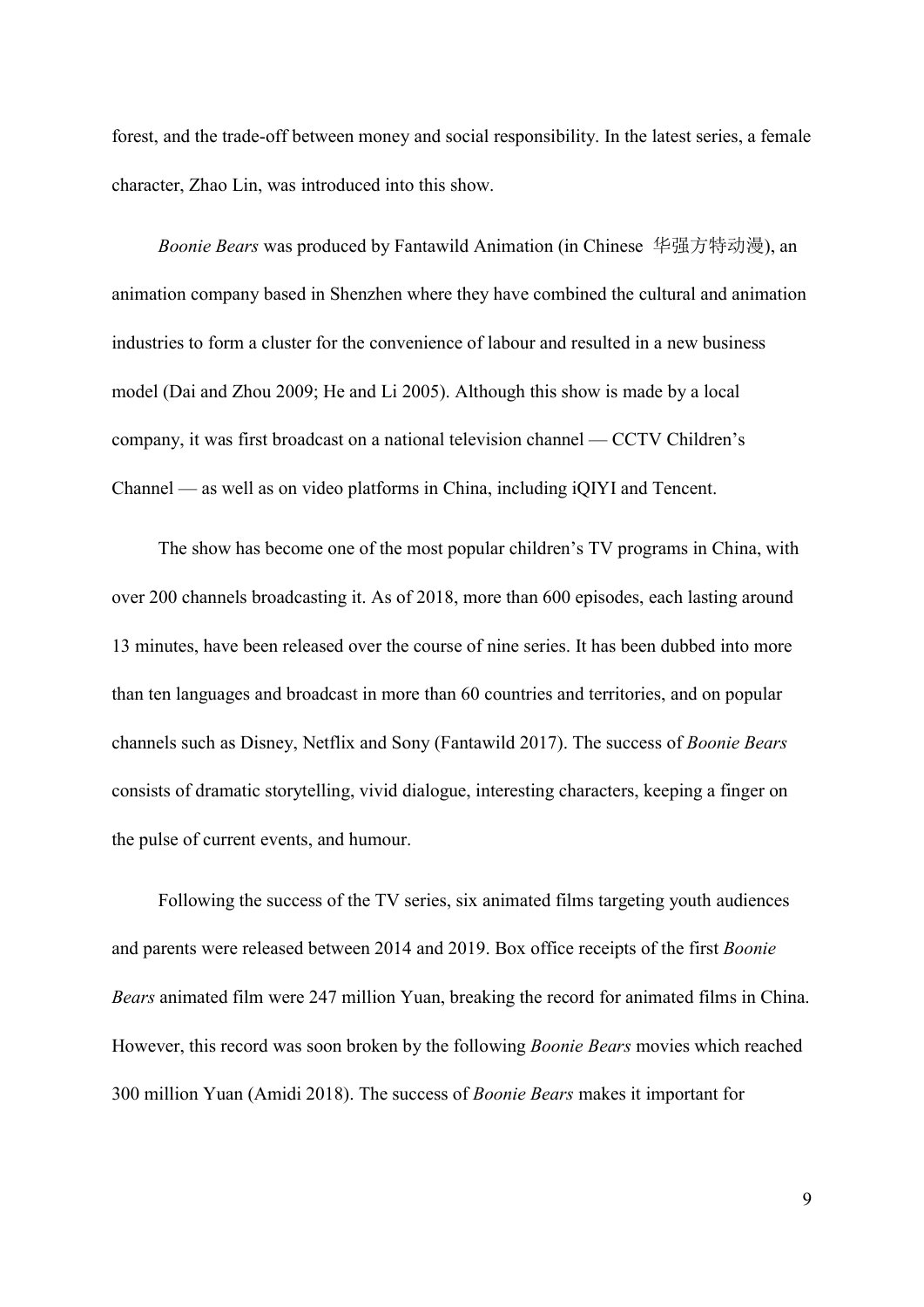understanding the current stage of children's animation in China, in particular how heroism is constructed in the show.

## Research Methods

Textual analysis, in-depth interviews, and focus groups were employed for this research. First, 20 episodes were randomly selected for textual analysis, in which five episodes from each season were selected spanning the years 2015 to 2017 (see Appendix 1). Each episode was around 13 minutes long, and gave a combined episode length of 260 minutes. In order to gauge the basic orientation of the show, the opening songs and titles were examined first. It was evident that the show was strongly connected with current social affairs in China, according to its topics and titles (see Appendix 1). For example, there were topics related to the World Cup, Internet addiction, square dancing and TV quiz shows, such as the popular TV show, Super Brain. In China, square dancing is one of the most popular, but controversial activities for elderly population. The main subjects discussed in these animations are friendship, love, environmental protection, and family, rather than scientific competition. The textual analysis was continued by the analysis of the construction of characters, and the relations among different characters. Two key words – heroism and antagonism –were then identified for the narrative strategy of the show.

The semi-structured interviews and focus group proceeded by the first author, based on the results of the textual analysis. Eight professionals involved in the show's content creation joined the interview and focus group sessions, including director, producer, scriptwriter and designer. The first round of interviews was conducted in September 2018,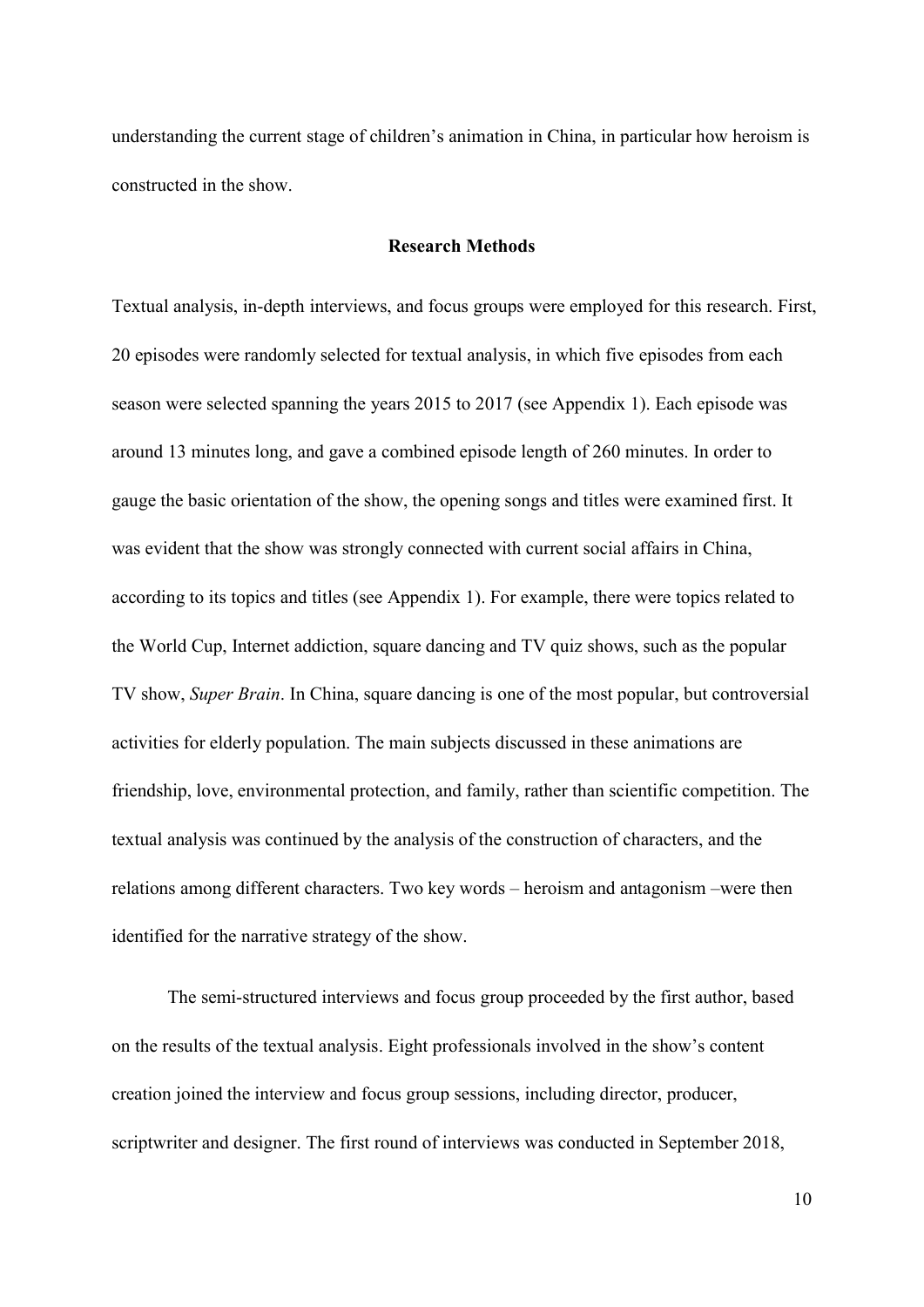each lasting around 1.5 hours. The second round of data collection was conducted using focus groups in November 2018, in which six professionals participated.

All the interviewees involved were made aware that their interviews might be quoted in the article. Nevertheless, based on a number of ethical considerations, all citations in this article are anonymous. Each participant will be identified using numbers next to the term Professional to protect their confidentiality. Through this mixed-method approach, understanding how the production team makes decisions, how they interpret certain terms, such as heroism, how they balance political aims, financial pressure, audiences' needs and the underlying reasons for these responses was exposed.

## Heroism as a Production Strategy

As mentioned above, there are three main characters in Boonie Bears, two brother bears and Vick, in the series produced before 2017. Vick was depicted as a grass-roots worker who was often under economic stress, sometimes selfish, cowardly, lazy and easily disobedient to his boss, but generally retaining a deep sense of kindness. On the other hand, he was also constructed as a "hero". As one of the key directors explains:

"The hero who we want to shape in this show is ordinary people. It is different from Hollywood animation. The hero in Hollywood movies is often born with a specialty, or is very talented. But our heroes are ordinary people, even a very humble person. While in some important moments, the spirit of heroism inside this person will wake up. That is the hero we want to feature" (Interview with Professional 1,  $18<sup>th</sup>$  September, 2018)

In contrast to Hollywood animations, such as the Marvel franchise, heroes are typically associated with masculinity and power by separating or transcending themselves from the traditional forms of law, order and justices (Dubose 2007), Vick is thin, weak and born into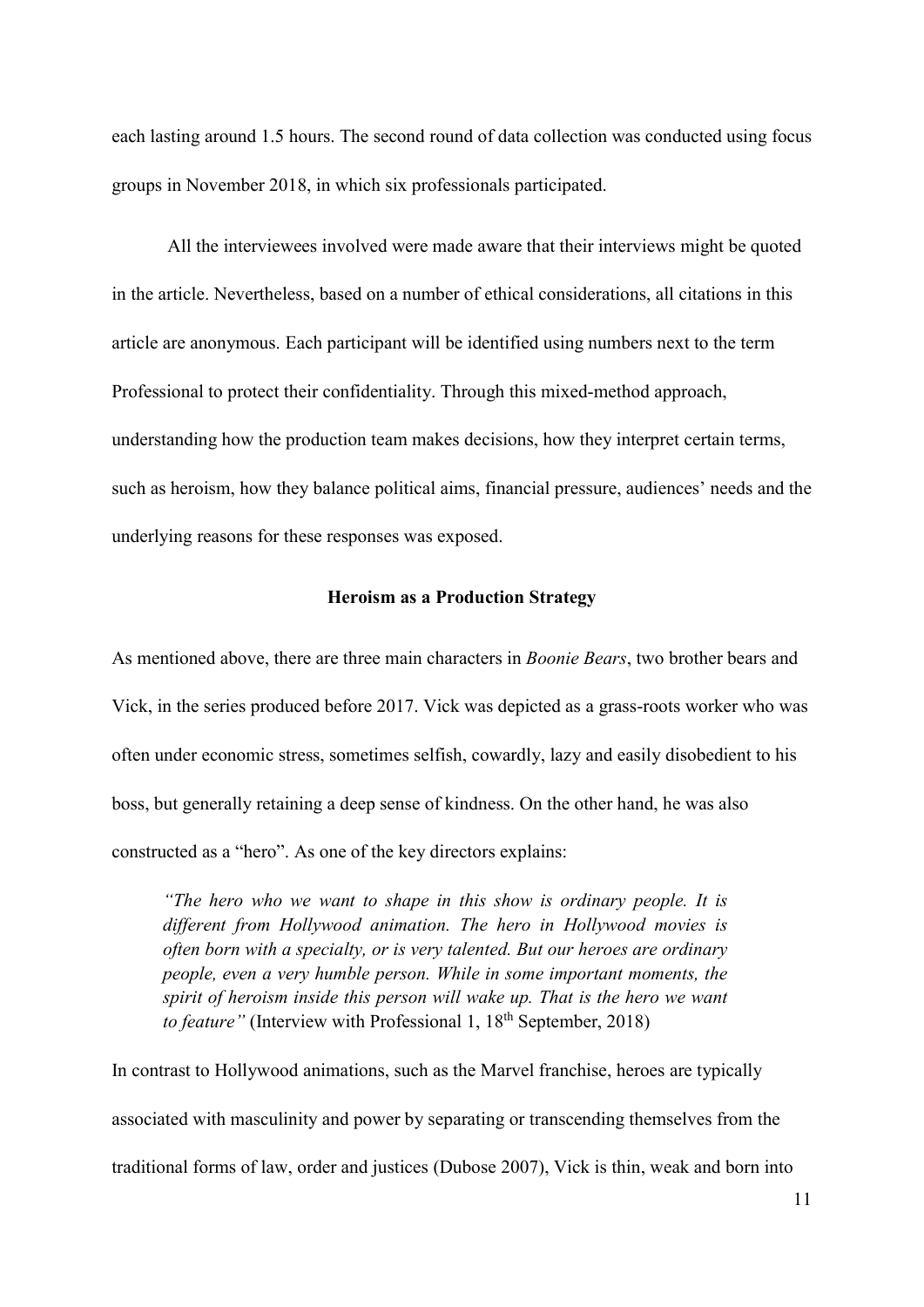an ordinary family living in the forest. While the heroic personality of Vick is restricted by these circumstances, he "sometimes can break the boundaries to do something that he normally cannot do, that is what we call — courage" (interview with Professional 2,  $18<sup>th</sup>$ September, 2018). The "boundaries" in the interviewee's descriptions are mostly associated with the orders given from Boss Lee, illustrating the power vs. powerless dichotomy.

Boss Lee, depicted largely through voice, is pictured as a strict and completely selfish businessman who remains almost invisible, but at the same time plays an important factor to drive the storyline in almost every episode. The power of Boss Lee was represented in how he makes orders to Vick to cut down trees, and against the wishes of the other animals who live there. As a worker, Vick is often under the obligation of his boss, as well as his own financial pressure to cut the trees, but knows that this is home of his animal friends. The production team usually puts Vick in such moral dilemmas — to cut down trees or not to illustrate the internal struggles that a hero should go through. In every episode, the phrase "we should protect every single corner of the forest" is reiterated by the bears and their animal friends to emphasize their determined attitude to protect the forest. . There are three differing attitudes towards the forest from the different characters. As one of the interviewees explains, "the animals represent "idealistic mind" as they do not have financial pressure from the top since their lives depend upon what has been given to them from nature, they live in a pure forest and has a simple and pure mind to protect the forest, while Boss Lee represents the reality that humans have an endless desire to make use of nature" (interview with Professional 1, 18<sup>th</sup> September 2018). The balance between idealism and realism is an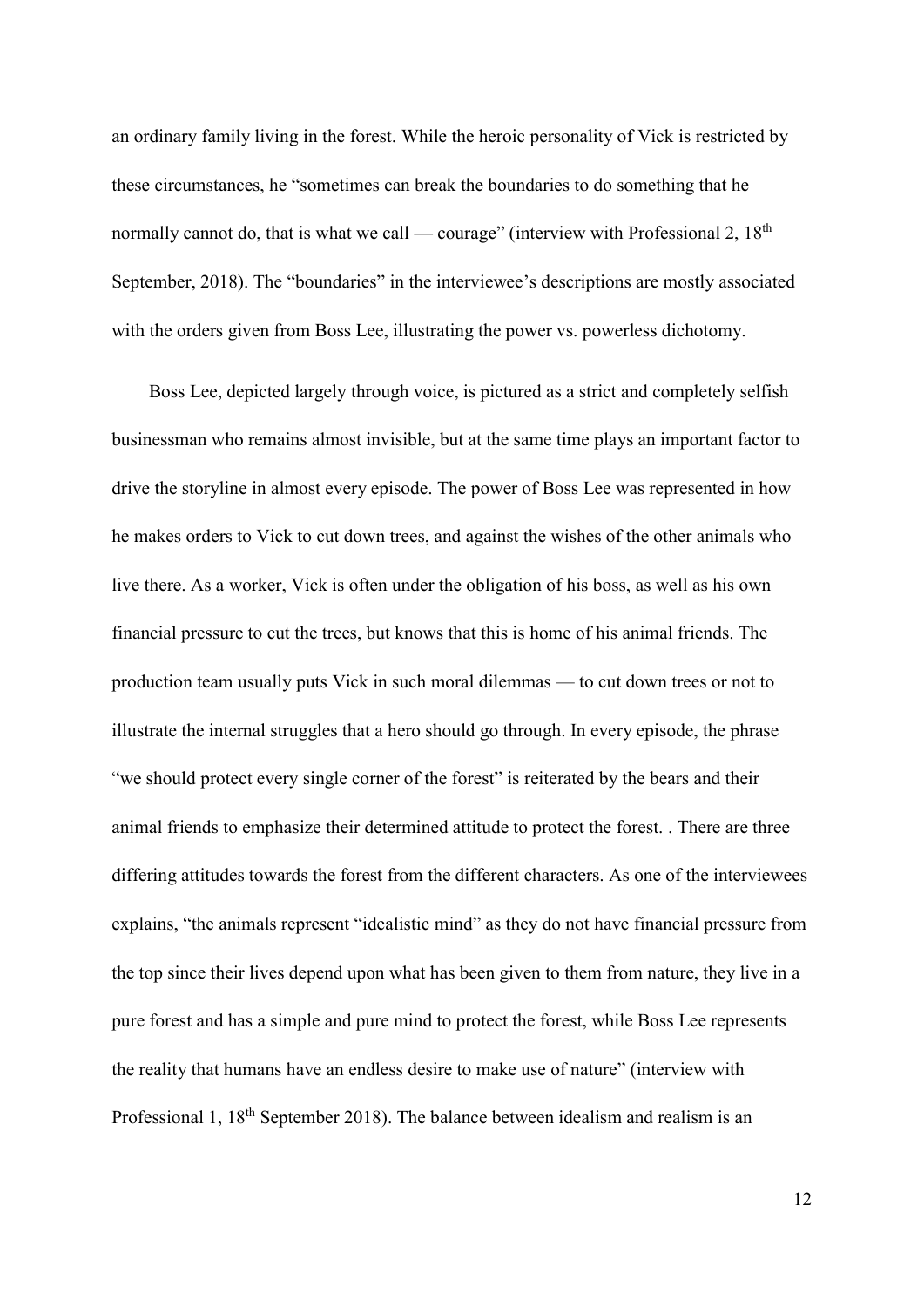important framework on which to construct the image of the hero, Vick, in this show. As the interviewee indicates,

"It is a matter of trade-off between idealism and realism. For example, Vick is often in urgent need of money, and quickly accepts the order from Boss Lee. But once this order is involved with moral considerations, for example, there is a mother bird with her baby birds building their nest in the tree, then cutting down this tree is not only an economic issue, it will bring a moral problem. Then Vick may worry about the danger this brings to the bird mother and kid. So, the concern for this bird may make him fall into a struggle: to cut down the tree or not. This struggle is what we want to express. This is a question of morality, which has a strong connection with the image of the hero we want to build". (Interview with Professional 1,  $18<sup>th</sup>$  September, 2018)

Thus, there are two layers of meaning associated with the term "breaking

boundaries" — first, it refers to disobeying orders from the top-down power; and secondly, breaking orders to maintain balance. Although Vick was not always powerful enough to reject Boss Lee's orders, the intention of the production team is to show how a less powerful figure responds to the struggles and breaks those boundaries. When Vick breaks these boundaries, this hero becomes increasingly ideal to fulfil the producers' expectations. As one of the interviewees emphasized,

"Hero is under a growing process and reconstruction. Vick sometimes did not care that much about the feelings of the others, but now, he is actually having more and more positive energy. He has a sense knowing what honour is and what disgrace is. He becomes to know the consequences of his wrong doings. No matter what struggle he is facing, at the end, his will make a decision and on the same side of justice" (Interview with Professional 3, 22nd November 2018)

The intentional design of Vick's character fits well within the producers' expectations. Meaning, Vick is not rich, which according to the governments idea of political correctness, is not promoting luxury on children's television shows. Vick also cares about the lives of others, which again is emblematic of Chinese culture and fits an educational purpose. While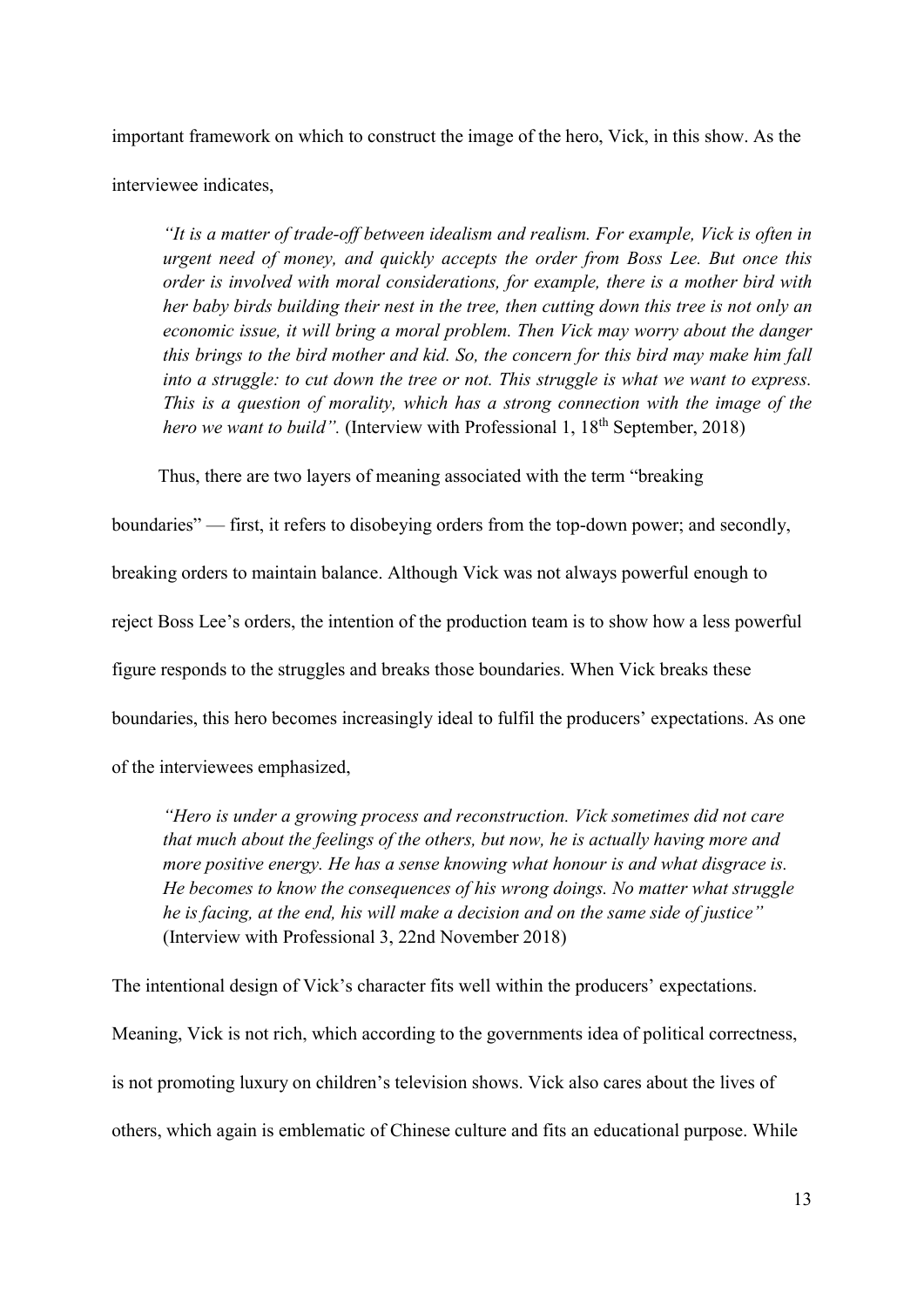Vick may look as if he represents the main hero image in Western depictions of the term hero, he is a "hero" but in the collective sense of the term. For example, one of the other bears, Briar, is brave, smart, and friendly, and represents "courage", just as the production team had designed. His little brother, Bramble on the other hand presents a warm and loving hero. Furthermore, in the current series, the new female character, Zhao Lin, represents a positive image of a modern female child (Bonnie Bears: The Adventurers 2017), which is indicative of the female hero. Each of these four characters is an integral part of the composition to the meaning of "hero" that is based on Chinese cultural, political and marketing considerations. As an Asian country, China is traditionally collectivist, encouraging children to care about collective honour rather than individual pride. Even in the show's theme song, the lyrics mention "heroes", not "hero". The details about the intention of designing a hero, or a group of heroes is associated with how the producers' view themselves and how to present the country in the international market. As one of the key interviewees confirmed,

"The screen cannot always be full of American-type heroes like Schwarzenegger and Stallone -- they only rely on some effect, and always win, leaving just a drop of blood. Why can't we shape a Chinese type of hero? We can do it. We need such a hero. In this animation, it is more about shaping four people, but not shaping one single hero". (Interview with Professional 2, 18<sup>th</sup> September, 2018)

In this show, it is clear that heroism is the narrative strategy for the production team to tell the story, to construct particular characters and to deal with the relations among these characters. The way the production team presents "hero" is associated with the Chinese characteristics: being grass-roots, has weaknesses, but can always overcome difficulties, collectivism over individualism, and that the "hero" is not perfect, but is strong enough to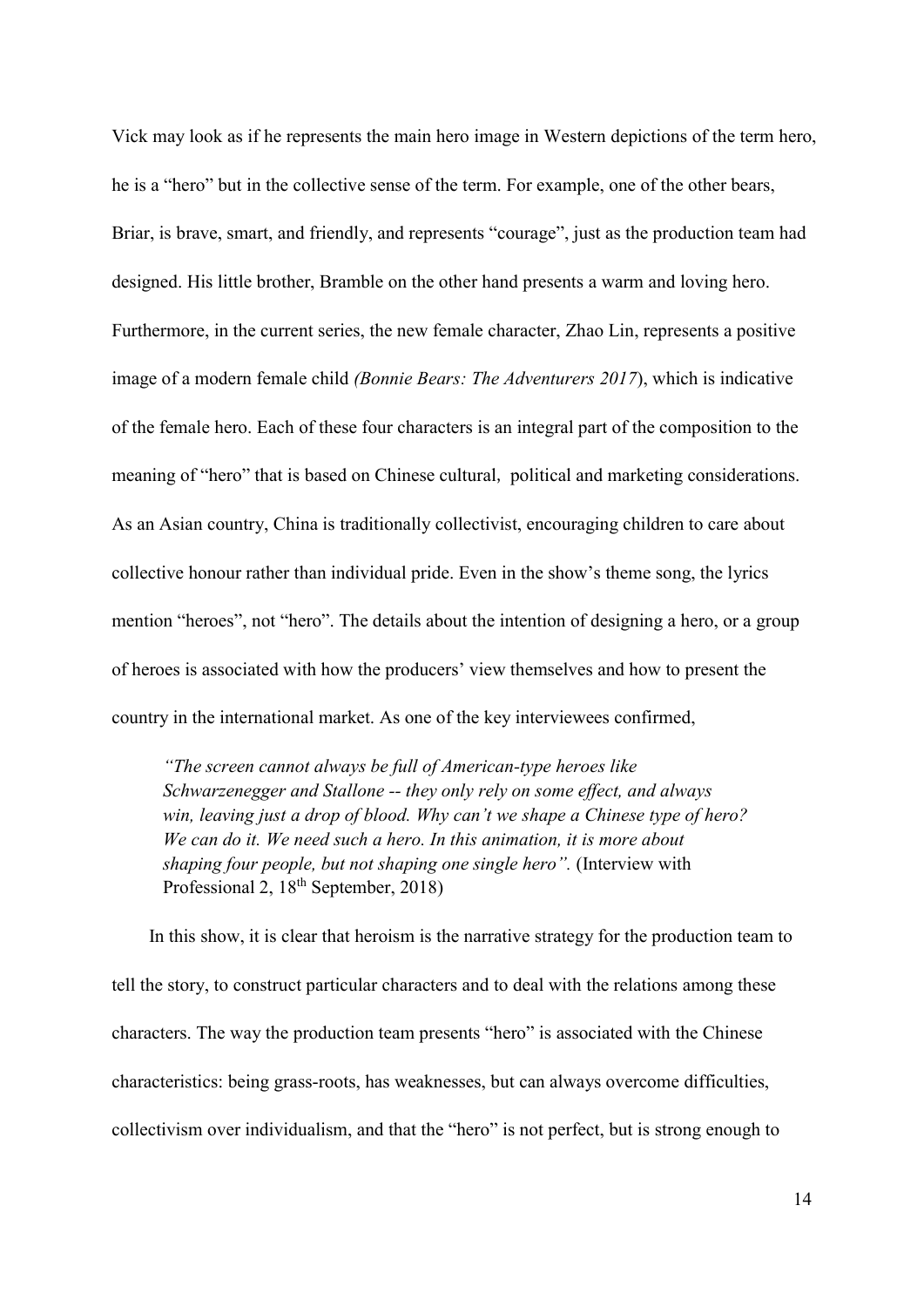break boundaries. This approach to heroism on the one hand is the result of the expectations of political correctness and cultural demand, and the other hand it is embedded in the storytelling of antagonism, which will now be explained.

## Antagonism: from Single to Diversification

As with any long-lasting children's animation, storylines and characters are continuously updated in order to fit the expectations of audiences, especially those who grow up with a particular animation. One of the strategies used to construct the image of hero in Boonie Bears is through antagonism found in single relationships to multiple relationships between diverse parties.

The birth of Boonie Bears stems originally from another animation produced by the same company, titled *Kongfu Master of the Zodiac* (in Chinese:  $+ \angle \pm i \sin \theta$ ) in 2010, in which two bears were also the characters. As mentioned by one of the production team members; "Since these two characters are quite welcomed by children and teens, we would like to retain this bear brother's concept in our new animation, but we, of course, need another conflicted party to construct dramatic scenes, so we created Logger Vick" (interview with Professional 3,  $22<sup>nd</sup>$  November, 2018). In the first six series, the antagonism between bears and humans drive the main storyline. However, starting from the episodes produced in 2017, the production team began to move this dynamic to multiple conflicted relationships to cater to the continuously changing audiences who were not satisfied anymore with the single, simplistic type of conflict depicted in the original animation (according to the interview with Professional 2, 18<sup>th</sup> September 2018). For example, this show, which originally targeted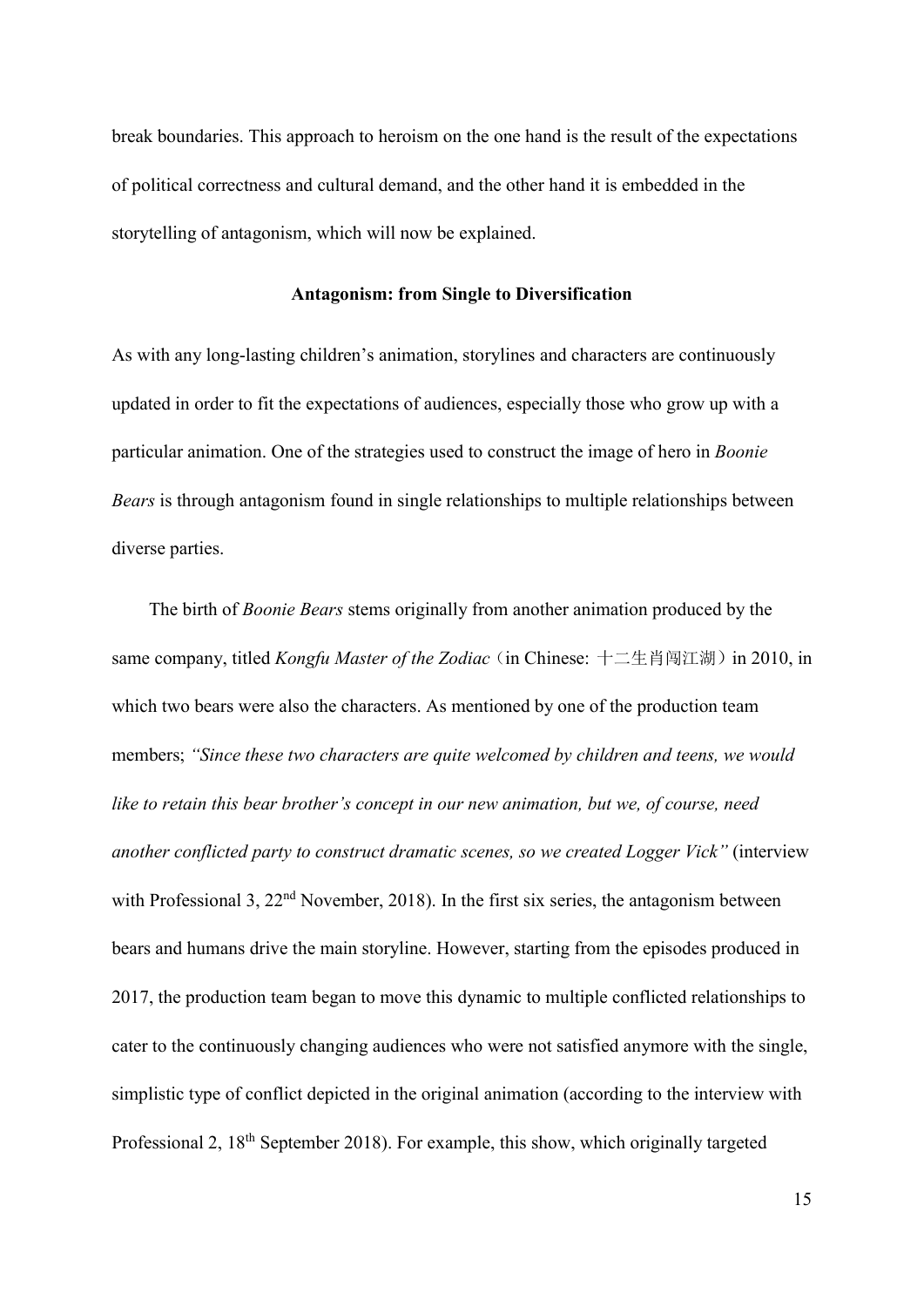children aged six to twelve when it was produced in 2012, now has an audience target group of 12 to 18 years old. This means that if the company wants to continually catch the audience's eye and improve its audience ratings, the relationships among characters in the show must be more complex. As one of the interviewees stated,

"We should ensure this show is made for the long run. This is also the lesson from Pleasant Goat and Big Big Wolf. As your audiences grow up, you will lose them when they get older and more mature. If you do not improve your creativity and storytelling you can only wait for another generation of babies to grow up to watch your show. It takes time and has risk. So, you must upgrade your show and characters too". (Interview with Professional 4,  $22<sup>nd</sup>$  November, 2018)

As audiences change, the characters accordingly undergo subtle upgrades to meet the change of age of their audiences, such as putting more emotional expression in the show to enrich the characters' personalities. One of the most significant changes was the transformation of Vick who quits his logger job to become a tourist guide to organize and guide tourists to the forest with the help of his two bears friends and their animal friends in the current series (Boonie Bears: The Adventurers 2017). The relationship between bears and humans shifts from conflict-dominated approach to a mixture of conflicted and cooperative relationships. The main story is no longer about protecting the forest; instead, it is the adventure of the forest.

The tourists from the outside become the new threat to the forest, through such activities as dropping litter and attempting to sell bears to make money, scenarios that reflect a few controversies in the Chinese society. The newcomers become another antagonism to the bears and Vick; the latter two became cooperating parties. This new cooperation becomes increasingly strong after the arrival of Zhao Lin, a new female character. Besides the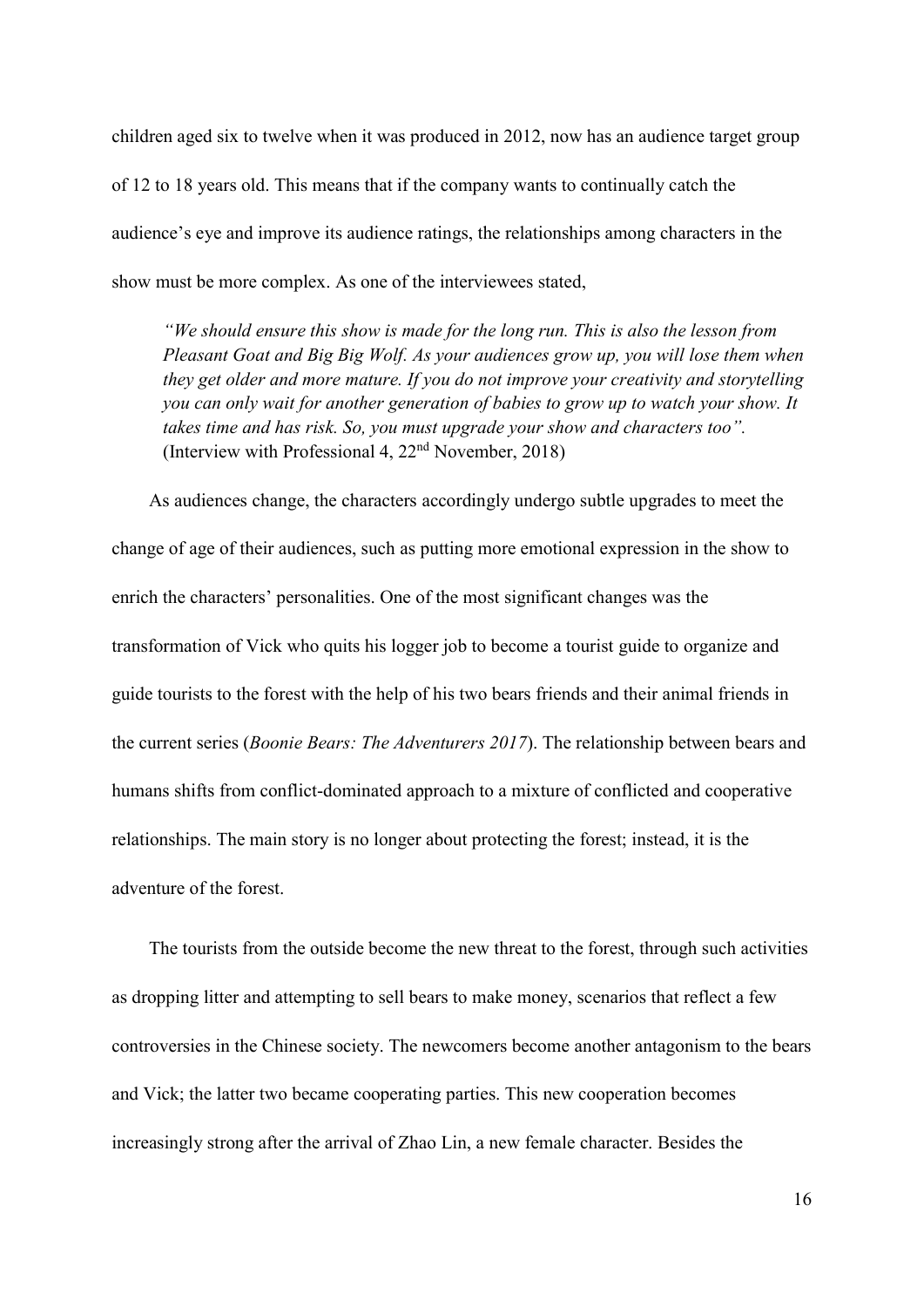consideration of the changing audience, another reason for the production team to change the occupation of Vick is quite policy-oriented. As one professional explains,

"Our story must meet our social values. President Xi said green river and green mountain are gold and silver (绿水青山就是金山银山). So, environmental issues are important. Our national government aims to develop the local tourism economy too. There is a specific national red-header document emphasizing environmental protection issues. So, we decided to seize such an opportunity to produce a program. For us, producing children's animation invokes a sense of mission and responsibility to the country". (Interview with Professional 4,  $22<sup>nd</sup>$  November, 2018)

According to this new series, the production team put more attention into expressing humanistic care into the show, and in particular the presentation of three main values, namely positive value, eco-friendliness and courage. For example, in one episode, Vick thought about being a logger again since it is hard to make a living from tourism, a thought that was provoked when he imagined a treasure box hidden under a hundred-year-old tree by Vick when he was a boy, which awakens his soul (Forest Treasure 2017, episode no. 12). In the box, the little Vick wrote a letter to himself, saying, "When I grow up, I will protect this forest forever". This note touches Vick's heart and brings about a positive change in his relationship with Zhao Lin.

The four characters, then, are presented as the positive social value that the production team aims to spread in the show. While, the outsiders are presented as some unwelcome social value by their uncivilized behaviours, those who kidnapped bears and sold them to make money became the outsiders. The cooperation between Vick and bears can also be observed in the episodes produced before 2017. In the first four seasons, the aim of bear brothers was purely to protect the forest without compromise, but upon knowing the financial pressure that Vick was undertaking with his logging job, the two bears brothers worked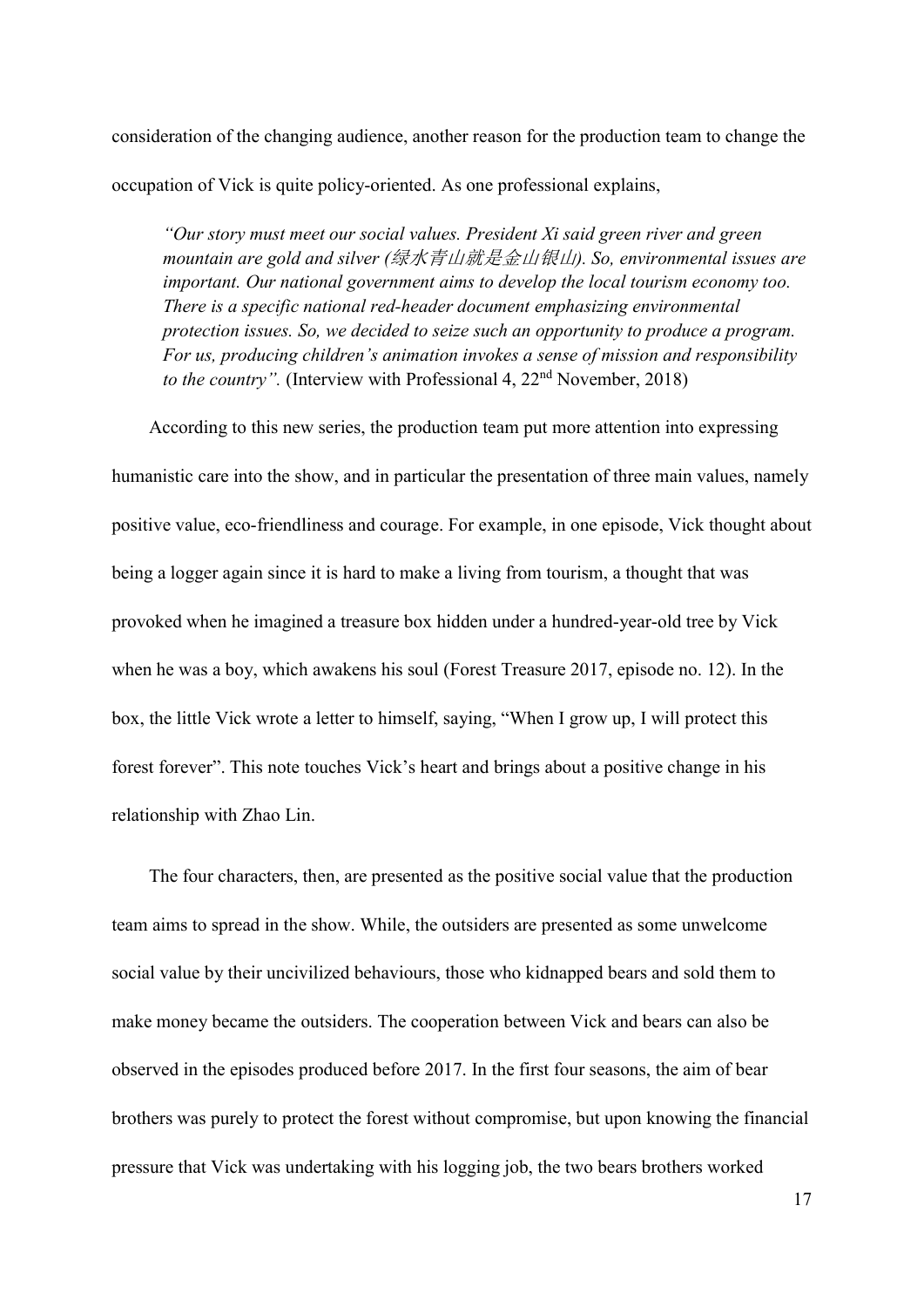together to come up with creative ways of protecting the forest. For example, one time the bears helped Vick to make fake trees and took pictures to fool Boss Lee by pretending Vick had completed the job that Boss Lee ordered (The Italian Job 2015, episode 3). The interviewee explains the change of antagonism in this animation:

"In the new series, these four characters [Vick, the bear brothers and Zhao Li] are designed to be bounded together. They are represented as a team. But at the beginning, Zhao Lin does not listen to others, she has a little antagonism; while after encountering a big challenge and crisis, these four characters started to help each other, and then they build friendship and trust. Hence, when they are faced with difficulties and conflicts, these conflicts are no longer inner conflicts among them, rather, they are all external disputes. So, in the new series, the conflicts are external — and they have an adventure together". (Interview with Professional 2,  $18<sup>th</sup>$ September, 2018)

The antagonism now in *Boonie Bears* is multi-layered: antagonism (with cooperation) among four main characters, conflicts between the main characters and the supporting characters (such as external parties or tourists), the contradictions between the main characters and the antagonism of supporting characters. The type of antagonism in this animation has changed from single and completely conflicted antagonism to occasional and multidimensional antagonism. In this way the four characters — Vick, two bears and Zhao Lin, build an image of the hero with Chinese characteristics, revealing the collectivism that is deeply embedded in Chinese culture and society. As we can observe from the content and interviews with producers, the reasons behind the changes discussed above are from the diversification of audiences, promotion of national policy, and the Chinese culture.

## Multiple Relations and Modernity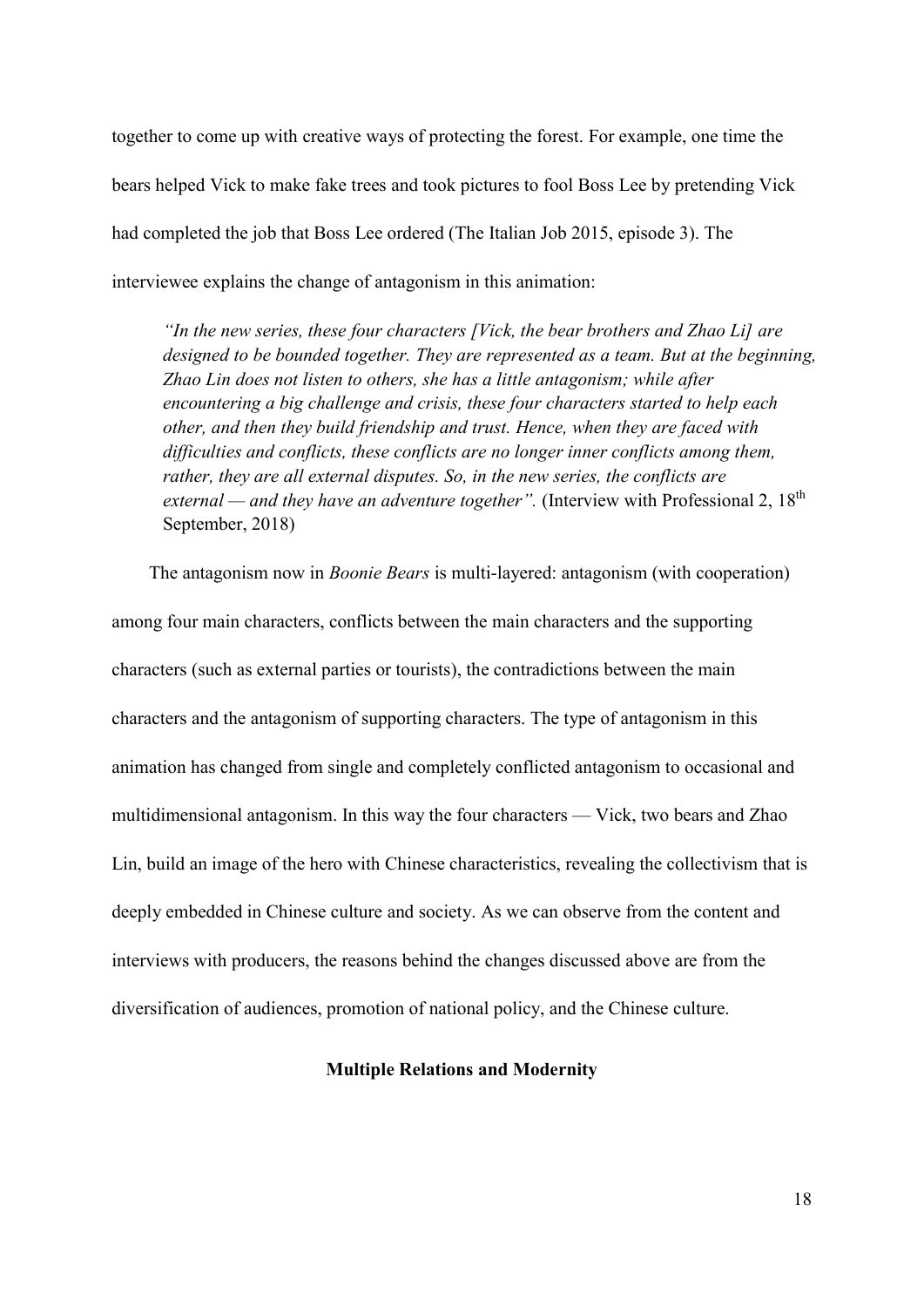Children's animations are one way to observe how people understand society, in this show, the presentation of modernization of China can be observed, such as the relationships between urban and countryside, and the increased female consumption power. In Boonie Bears, the complexity of modernity is first connected to the presentation of gender by the production team. Boonie Bears was a male-oriented animation in seasons one to four, reflecting the male-dominated production team the same as the majority of children animation (Lemish 2010). "In the first few years, I did not realize our team comprised of all men, and no one had a child. This did determine the way we understood the world of the child. We looked at the world through the eyes of men." (Interview with Professional 1,  $18<sup>th</sup>$ September, 2018). The male-dominated production team may have contributed to the reasons why the earlier series of *Bonnie Bears* paid more attention to conflicts and actions between bears and Vick rather than love stories. As one of the producers explained:

"We went to kindergarten to observe the kids and teachers, and then, we discovered that kids are physically weaker than we imaged, such as a desk, he cannot move it, he just cannot. And, we also start to realize the importance of mothers and their contributions in children's growing. So, in our latter series, we put more themes on caring for others. Such as, bears and Vick took care of the other babies, changing diapers for them and giving them a bath." (Interview with Professional 1,  $18<sup>th</sup>$ September, 2018)

In 2015, the team started to reconsider their production strategy and started to recruit female creative staff, including scriptwriters, producers and designers. Now the team comprises of a 50/50 spilt between men and women, and most of these female managers are mothers. The diversity of the production team has brought changes in the storylines. The most significant change is the introduction of a new main character, a twelve-year-old girl called Zhao Lin (Boonie Bears: The Adventurers, 2017). The reason that Zhao Lin was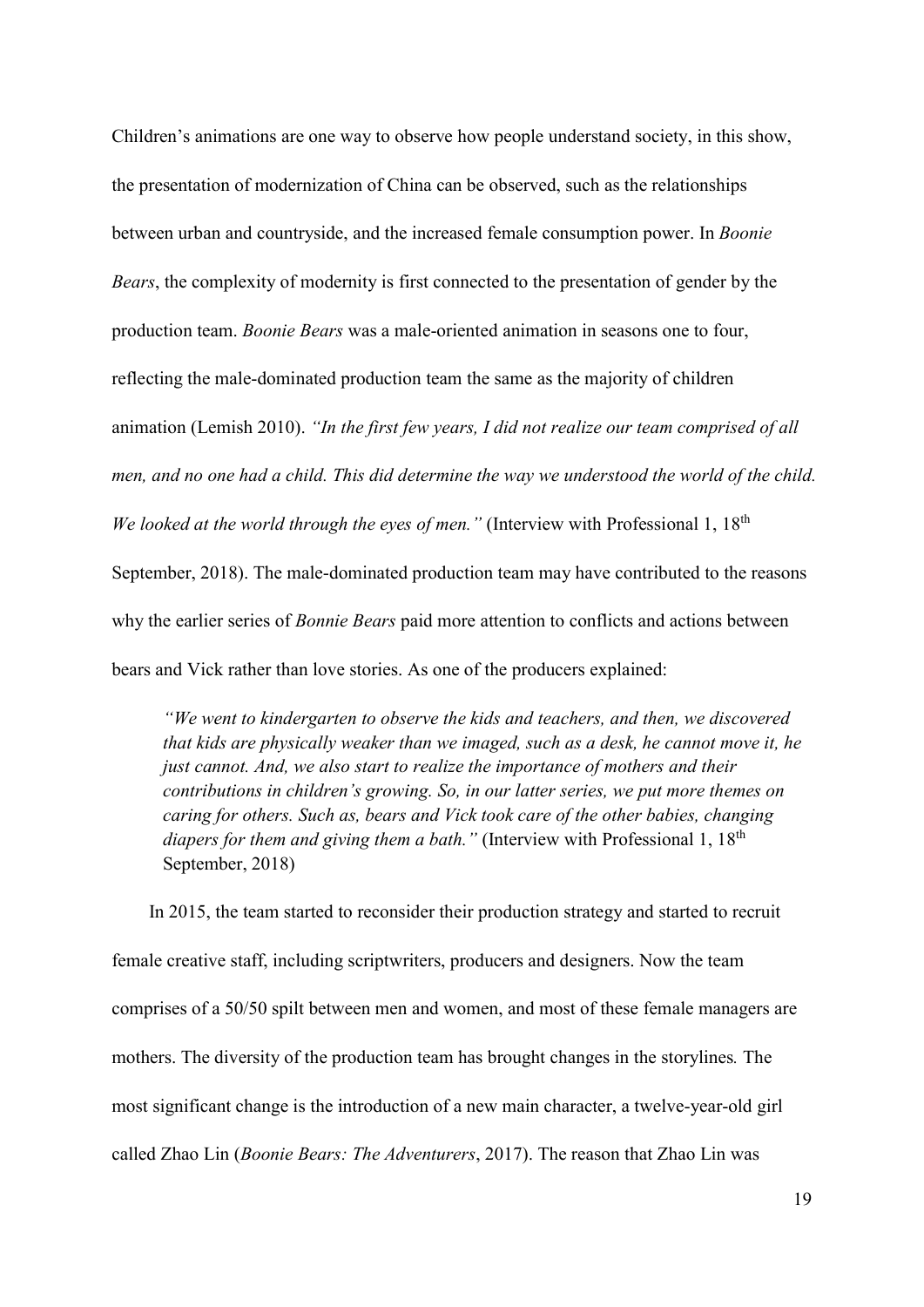introduced to the show was to first change the demographic audience share as "more than 80 percent of the show's previous audiences were male, hence we would like to catch more girl audience for consumption purposes", plus "the show needs a fresh character to bring something new" (interview with Professional 5,  $22<sup>nd</sup>$  November, 2018). In designing the character, female independence in particular is the most important characteristic that the production team aims to disseminate to children. As one female professional explains,

"We didn't take the princess of Disney model. It means, as women, we do not wait so many years for my prince to rescue me. That is not the case. I am my own master; I can control my own life. So, in Boonie Bears, she (Zhao Lin) is a very independent little girl. She has her own independent judgment. What kind of social values do we have to convey to the audience through this show? We want to encourage them, especially for Chinese women, these little girls. Encourage them to be independent. I think in this case, the show has quite a practical social meaning". (Interview with Professional 6, 22<sup>nd</sup> November, 2018)

As Chinese women increasingly desire self-achievement, a female character who loves the forest, is not scared of adventure, and often makes progress in team work is apposite to the modern female's expectation. As one of the female scriptwriters shared during the focus group, "love, independence, courage, wisdom, and friendship create the right spirit to attract modern Chinese mothers, who are thus more likely to encourage their children to watch this show" (Focus group,  $22<sup>nd</sup>$  November, 2018). This indicates that the social definition of a woman, at least from the perspective of women themselves, has changed from reflecting old traditions to embracing modern values.

The complexity of modernity also lines in the connection and conflict between Zhao Lin, who is a modern urban girl, and the indigenous characters in the forest. Zhao Lin, the niece of an old friend of Vick, comes back to visit the forest where she spent holiday's as a child.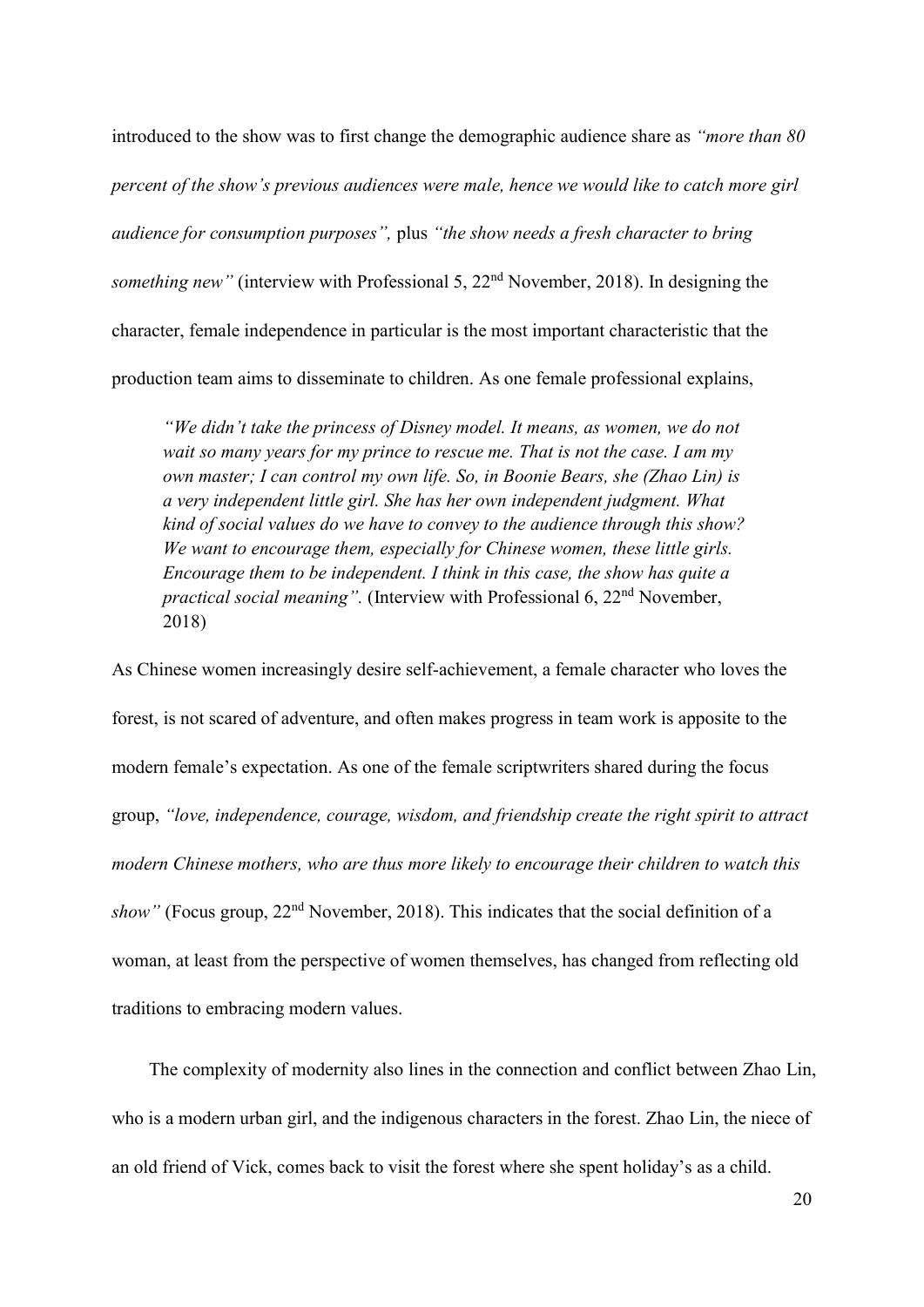Zhao Lin is imagined as those typically born in the 2000's in China. As a result of the one-child policy, Zhao Lin shares the common personalities of being only one child (i.e. sometimes too confident for herself without taking others' opinion into consideration) while living in a world of rapidly developing technology and economy she also has her strength (interview with Professional 3,  $22<sup>nd</sup>$  November, 2018). Thus, a girl from modern urban city in this show is designed to be conflicted in some ways with Vick who is the indigenous character in the forest. The conflicts between two characters are the reflection of urban and rural divide in the society. That was explained by an interviewee:

"Before Zhao Lin, all the characters lived in the forest, and have no idea of the outside world. As a stranger, Zhao Lin breaks in the forest, and she brings many new ideas from the urban city, including what she learned from her class. So, she will have a different view with Vick because Vick never went out to the urban city. Thus, these two will have a conflict, and this is an interesting point to observe" (Interview with Professional 7, 22nd November 2018).

While the complexity of modernity lies in the multiple relations among these characters through their conflicts and cooperation. Although this animation is set in the forests of northeast China, Boonie Bears increasingly targets first-tier cities, namely Beijing, Shanghai and Shenzhen, which represent the economic achievement and cultural development of China. Hence, more components representing modernity have been introduced in the new series. As the interviewee reveals;

"We put new characters, such as a fox couple and rabbits, in the show. They are featured as elegant characters. Such a role is aimed at white-collar fathers and mothers, particularly those who live in Shenzhen and Beijing with children. We also designed some activities to represent modernity in this show. For example, what these characters do together is Yoga rather than agricultural work" (Interview with Professional 8,  $22<sup>nd</sup>$  November, 2018).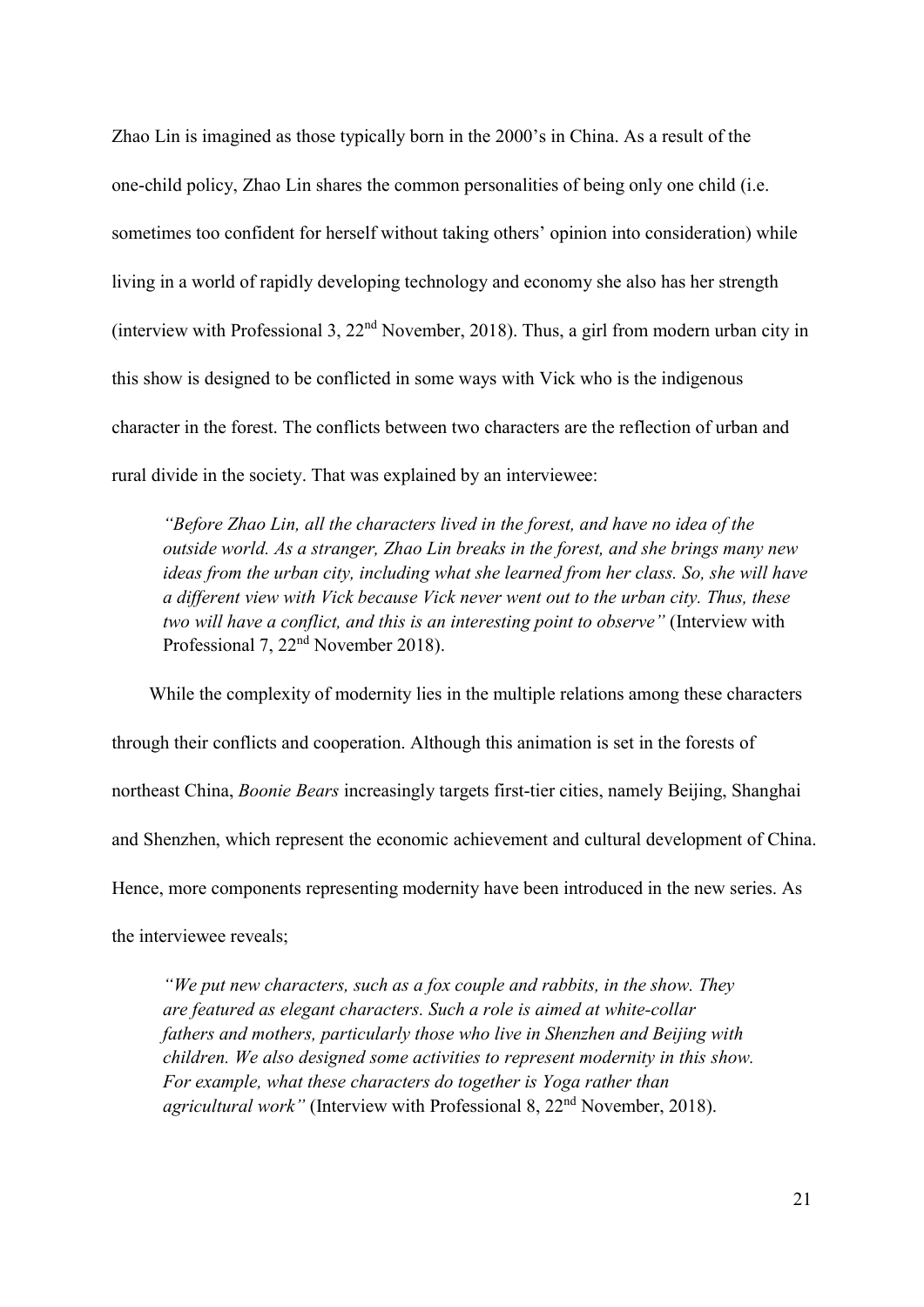Zhao Lin, as a modern girl, and the indigenous characters in the forest, including Vick and the bears, not only exhibit the urban/rural contrast, but also the complex conflicts and solutions which took place whilst China was shifting towards modernity. Harmony and unity are the key values that reveal how these relationships are correlated to modern Chinese society.

## Conclusion

Although direct educational content, such as these scientific competition programs to promote their academic skills, school readiness and linguistic development, has been largely absent from this show, we observed that it is easy to find evidence that children's shows are associated with educational functions and represent the will of the national government to reflect on the cultural and economic expectations of the country. The educational function of a children's animated TV series is through entertainment storytelling, making use of the hero character but with Chinese characteristics, and embedding Chinese ideologies and positive social values in this show.

The hero as portrayed in *Boonie Bears* is filled with Chinese characteristics, namely that the "hero" is seen through the prism of collectivism rather than individualism, and that the "hero" is not eager to win, again a characteristic that differentiates it from other children's shows in which heroes are passionately competitive, and thus more interested in striking a balance between idealism and realism. The cultural meaning of the hero within Chinese characteristics originates from the traditional Confucianism culture. Confucianism offers heroism a basic framework in which heroes are designed to contribute to collective interest,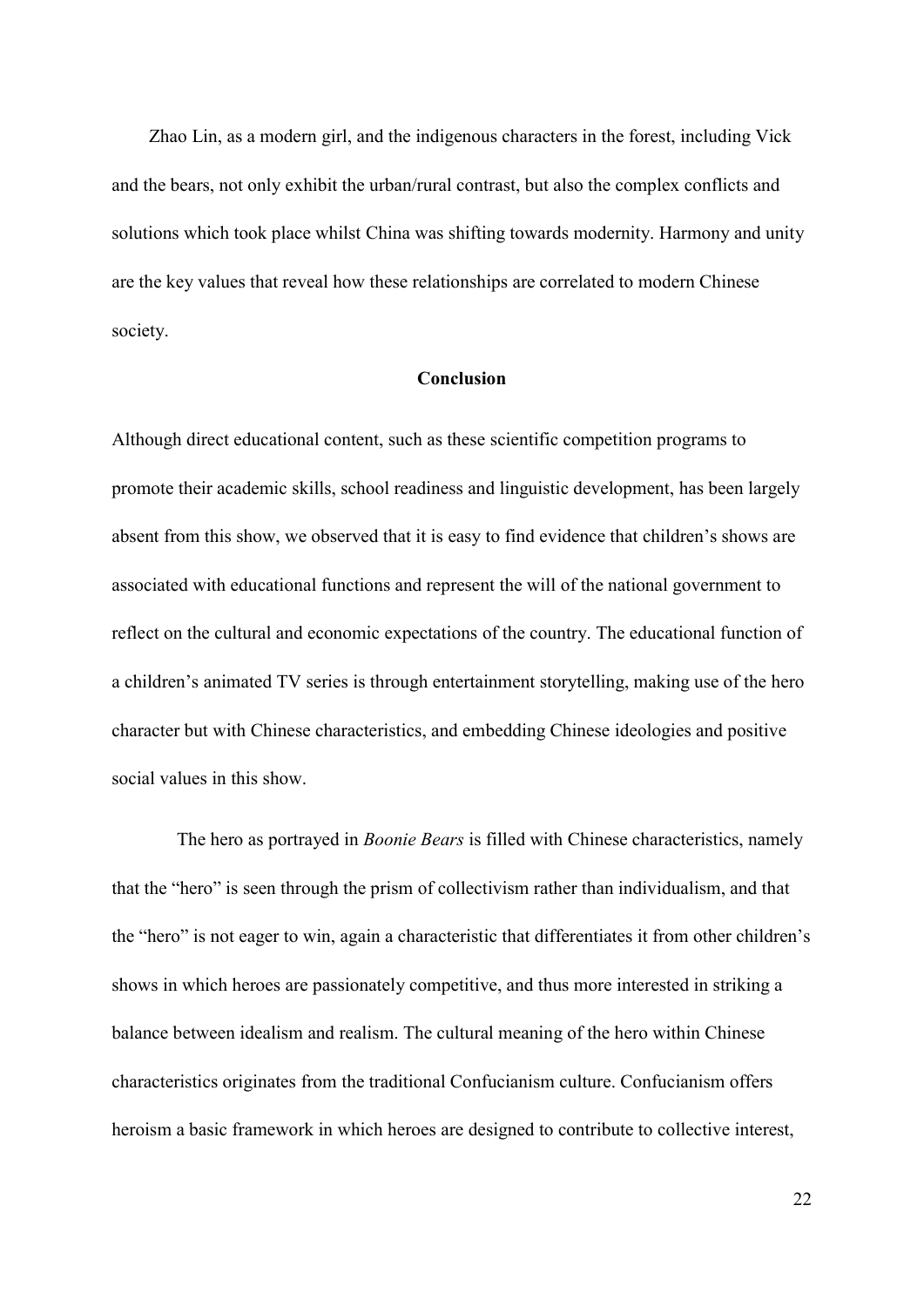rather than individuals. The presentation of heroes, as the inevitable result of modernization in China, is the mixture of political, cultural, economic demands. First, the narratives of heroes meet the expectations from audiences, especially the parents, who were all born during the period of China's economic development and exposed to other forms of children's animation from abroad. Second, the changes of national policies have pushed animation companies to appeal to market requirements. Third, Boonie Bears is right to transmit the positive social values promoted by the government; in particular, the way the four characters work together to exemplify the group hero identity, which fully meets the government's expectations over ideological concerns.

Although children are the prime consumers of such animated series, incorporating topical current social issues into children's entertainment is considered dangerous in many countries, in particular in China. An interviewee clarified that the production team is careful not to directly connect a specific current social issue with the show, while being guided by what they learned from this specific social issue. Moreover, it is essential to make a show that fits the right political, social and cultural expectations that the current social issues reflects, while not commenting directly on an issue which "is too sensitive to children". The featuring of social issues and technology indicates that this children's animated program retains the educational function and the cultural sensitivity (or positive image) desired by the government. The integration of social issues shows the producers' attempts to embrace modernity in children's animation.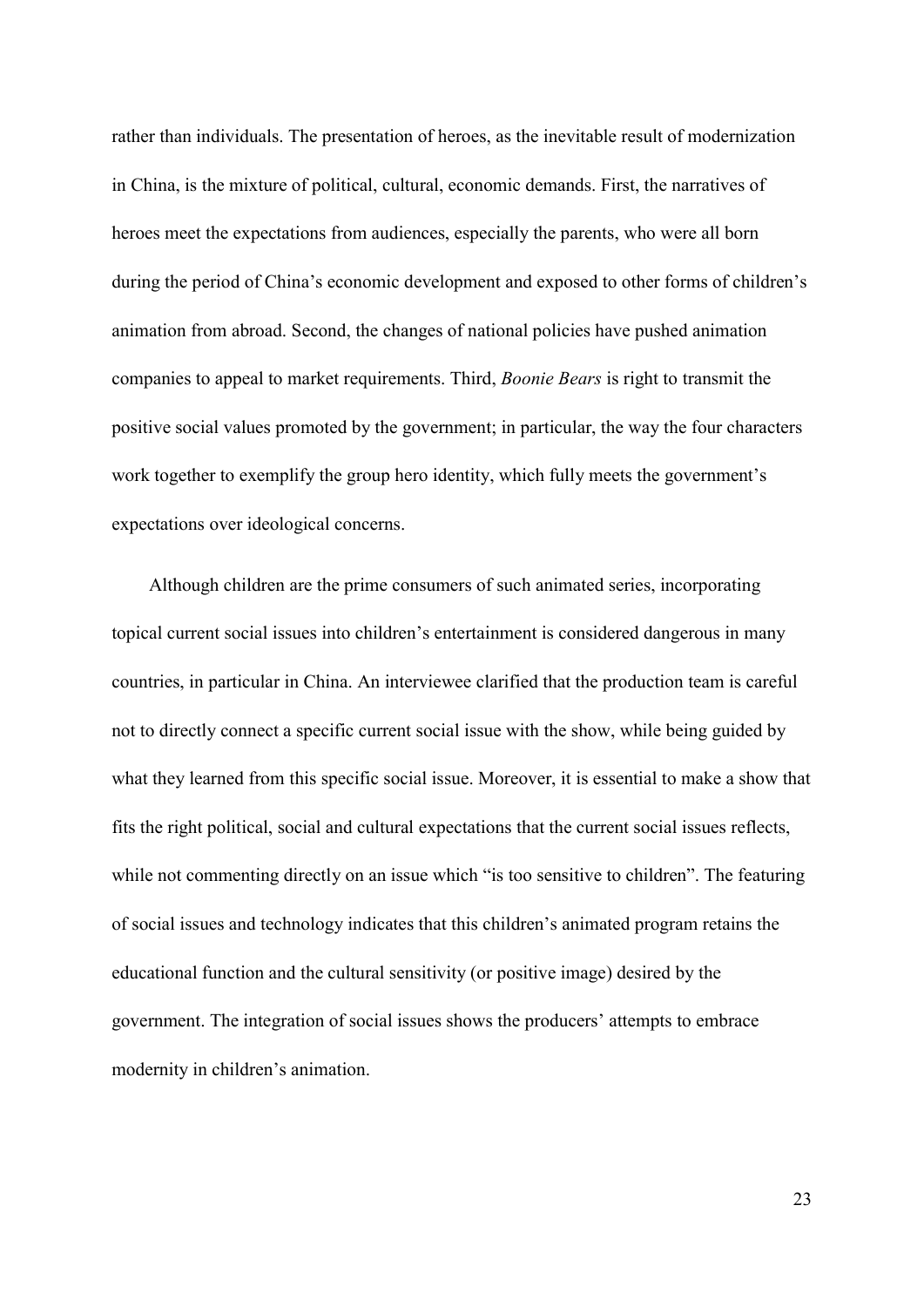The most discussions of Chinese media stress the limitations and controls that are present in media production, while this research shows that this is an over-simplification and producers and other parties have complex strategies and negotiations. Our interviewees for this production also engaged in "boundary-pushing" activity and danced within a general mixed framework fulfilled with political correctness, creativity and market demands. The core of this production in approach to creating an animated children's TV show is based on the politics of television production, the needs of audiences living in modern cities, the enthusiasm for professionalism in China's animation industry, and the financial pressure to score high audience ratings.

## References

- Alan, Moore. 1986. "The Mark of the Batman". In Miller Frank et al. Ed. Batman: The Dark Knight Returns. New York: D. C. Comics.
- Amidi, Amid. 2018. "'Boonie Bears' Franchise crosses \$300 million at global box office." Cartoon Brew. April 19.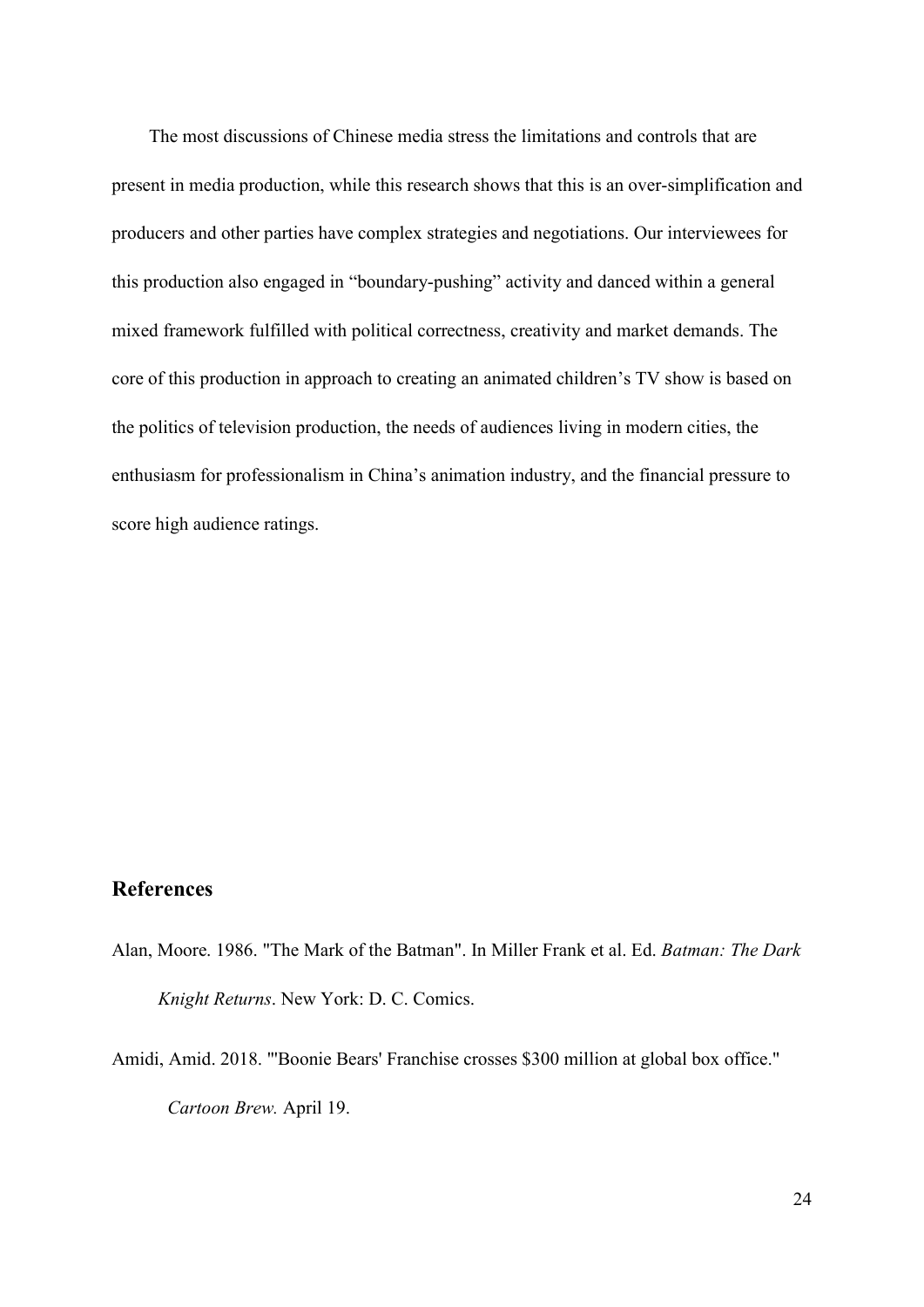Dubose, Mike S. 2007. "Holding Out for a Hero: Reaganism, Comic Book Vigilantes, and Captain America." The Journal of Popular Culture 40(6):915-935.

https://www.cartoonbrew.com/box-office-report/boonie-bears-franchise-crosses-300 million-at-global-box-office-157955.html (accessed April 9, 2019).

Bilton, Chris. 2010. "Manageable creativity." International Journal of Cultural Policy 16(3): 255-269.

Boonie Bears. 2012-2019. CCTV-14. Produced by Ding Liang. Shenzhen, China.

Boonie Bears: The Adventurers. 2017. CCTV-14. Produced by Ding Liang. Li Ning and Yuan Huifeng. Shenzhen, China.

Chen, Lijun. 2016. "The business issues of Where Are We Going? Dad ["爸爸综艺"的经济 账本]." Beijing Business Today. April 18.

http://www.bbtnews.com.cn/2016/0418/145491.shtml (accessed March 2, 2019).

- Chen, Yuanyuan. 2017. "Old or New Art? Rethinking Classical Chinese Animation." Journal of Chinese Cinemas 11(2):175-188
- Dai, Juncheng and Zhou Shangyi. 2009. "Triangle model evaluation of cartoon industry competitiveness in China cities." Economic Geography 29(10): 1612-1618.
- Donald, Stephanie Hemelryk. 2004. "Little friends: Children and creative consumption in the People's Republic of China." International Journal of Cultural Studies 7(1): 45-53.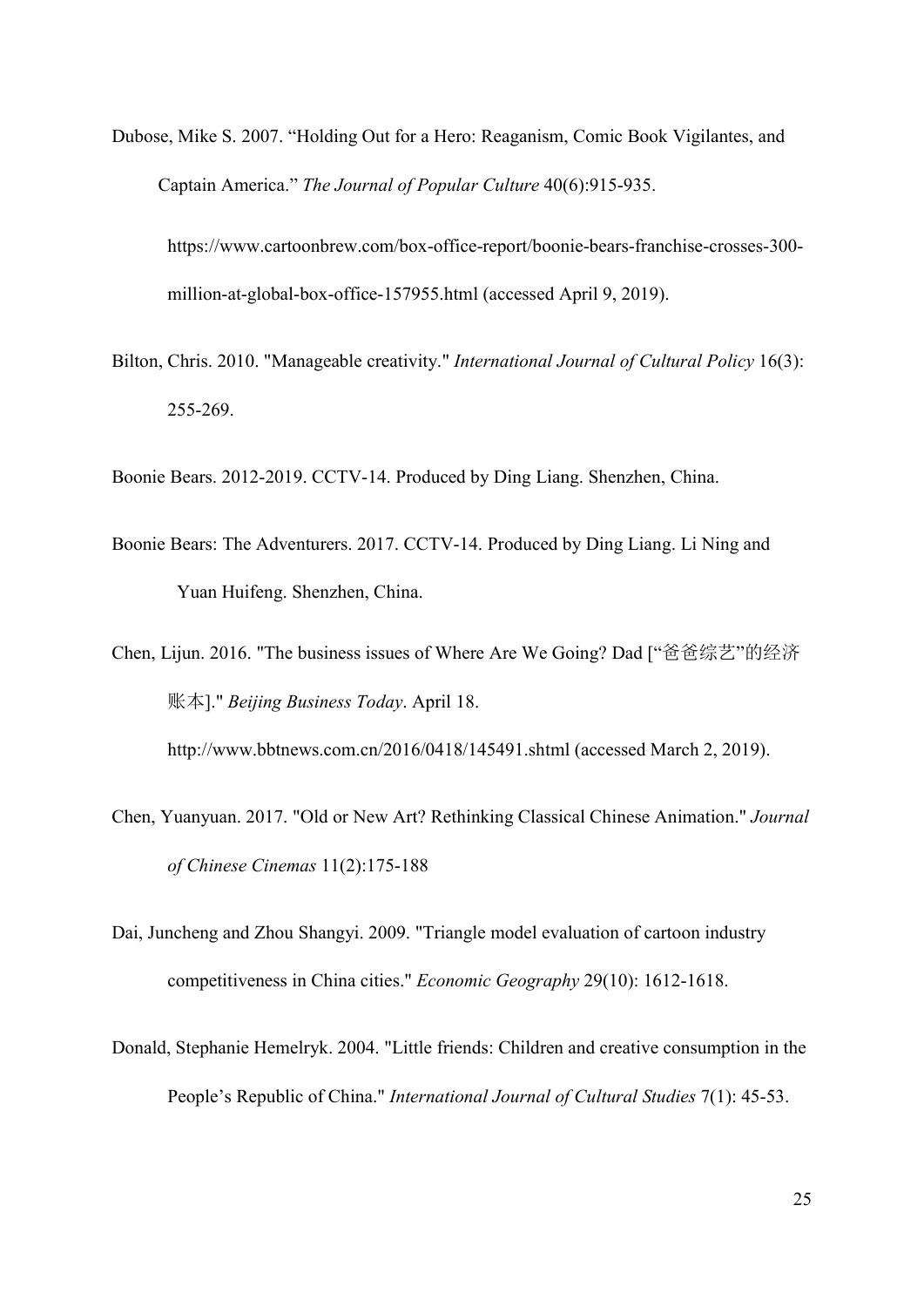- Farquhar, Mary Ann. 1993. "Monks and Monkey: A Study of 'National Style' in Chinese Animation." Animation Journal 1:2, Spring: 5–27.
- Fantawild. 2017. Animation product. http://www.fantawild.com/en/business-comic.shtml (accessed March 7, 2019).
- Forest Treasure. 2017. Episode no. 12. First broadcast 9 December by CCTV 14. Directed by Ding Liang. Li Ning and Yuan Huifeng. and written by Jiang Lu.
- Fung, Anthony. 2013. "Pleasant Goat and Grey Wolf: Creative Industry Market and the State-animated Modernity in China." International Journal of Cultural and Creative Industries 1(1):54-65
- Fung, Anthony. 2016. "Strategizing for creative industries in China: Contradictions and tension in national branding." International Journal of Communication 10: 3004-3021.
- Fung, Anthony and Vicky Ho. 2016. "Animation industry in China: Managed creativity or state discourse?" In Handbook of Cultural and Creative Industries in China, edited by Michael Keane, 276-292. Cheltenham, UK: Edward Elgar.
- He, Shui Ying. 2015. "Little Muddle and Imperfection in Bonnie Bears <熊出没>系列动漫 电影中的'小糊涂与不完美'." Chinese Films Review 中国电影评论 12(8):26-29
- He, Jianping and Li Leilei. 2005. "The developing way of the animated comics industry in Shenzhen." Contemporary Cinema 6:115-119.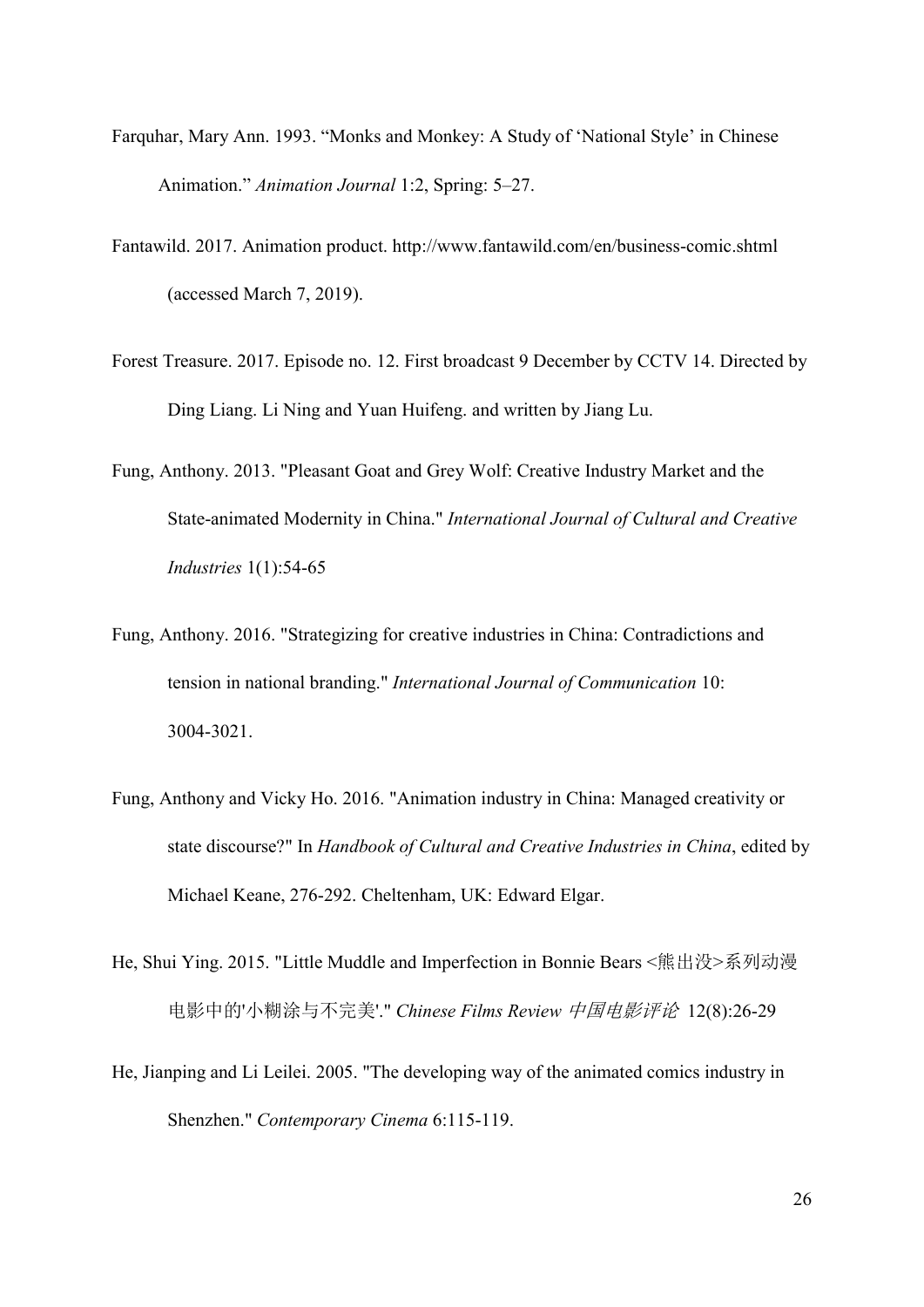- Ishii, Kenichi. 2013. "Nationalism and preferences for domestic and foreign animation programmes in China." International Communication Gazette 75(2): 225-245.
- Jiang, Fei and Huang, Kuo. 2017. "Hero is back the Rising of Chinese Audiences: the Demonstration of SHI in Popularizing a Chinese Animation". Global Media and China 2(2):122-137
- Keane, Michael. 2016. "The ten thousand things, the Chinese dream and the creative cultural industries?" In Handbook of Cultural and Creative Industries in China, edited by Michael Keane, 27-42. Cheltenham, UK: Edward Elgar.
- Lawrence, John. Shelton and Jewett, Robert. 2002. The Myth of the American Superhero. Grand Rapids, Mich. And Cambridge, UK: William B. Eerdmans Publishing Company.
- Lemish, Dafna. 2010. "Screening gender on Children's Television: the Views of Producers around the World". Abingdon, UK: Routledge.
- Li, Jing. 2018. "China pulls plug on TV reality shows that feature children." South China Morning Post. July 20. https://www.scmp.com/news/china/policies-politics/article/1936760/china-pulls-plugtv-reality-shows-feature-children (accessed March 6, 2019).
- License Global. 2017. "A look at the Chinese animation industry." License Global. July 28. http://www.licensemag.com/license-global/look-chinese-animation-industry (accessed March 4, 2019).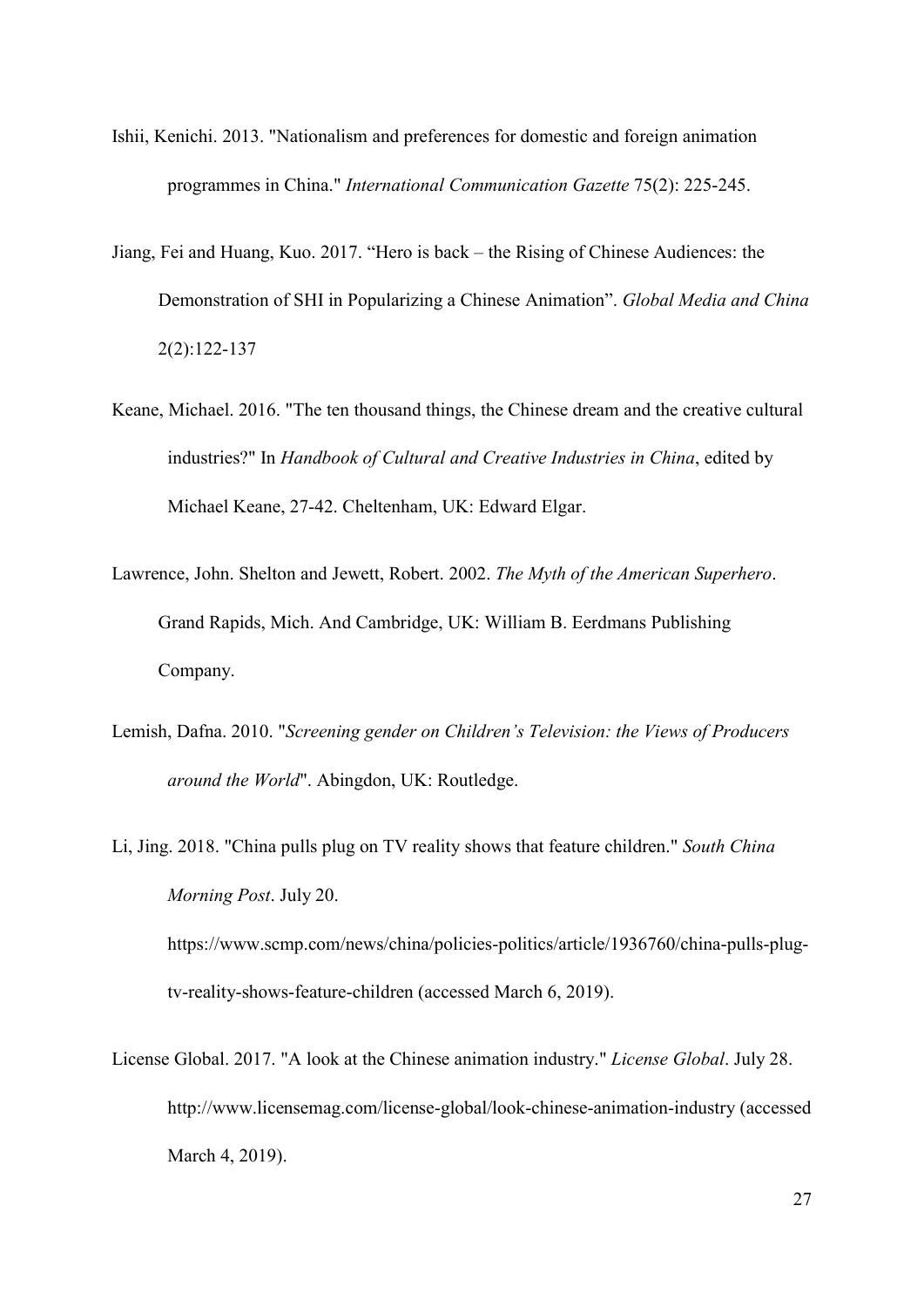- Luqiu, Luwei Rose. 2017. "The cost of humour: Political satire on social media and censorship in China." Global Media and Communication 13(2): 123-138.
- Shen, Yan. 2013. "The characterization of heroism in seventeen-years' dramas 十七年英雄主 义戏剧的人物形塑." Journal of Southwest Minzu University 西南民族大学学报 8:186-190.
- Sun, ZhongLing. 2018. "Discussion on the Creation and Experience of ' aesthetic of the ugly' in Bonnie Bears: the Adventures 浅谈《熊出没之探险日记》中的'审丑'式创作与体 会". Art and Design 艺术与设计 10:101-102.
- State Council. 2006. "Some recommendations on fostering the advancement of animation industry in our country." April 25.

www.gov.cn/gongbao/content/2006/content\_310646.htm (accessed March 7, 2019).

- Steinfeld, Jemimah. 2017. "Getting print out: Self-publishing may be a new solution to censorship in China and other countries." Index on Censorship 46(1):114-116.
- The Italian Job. 2015. Episode no. 3. First broadcast 13 July 2015 by CCTV 14. Directed by Ding Liang and written by Xu Yun and Jiang Bo.
- Wang, Haili. 2014."Innovation and breakthrough of the negative characters in Chinese original cartoons 中国原创动画片中反面角色的创新与突破." Journal of Xinyang Normal University 34(5): 99-103.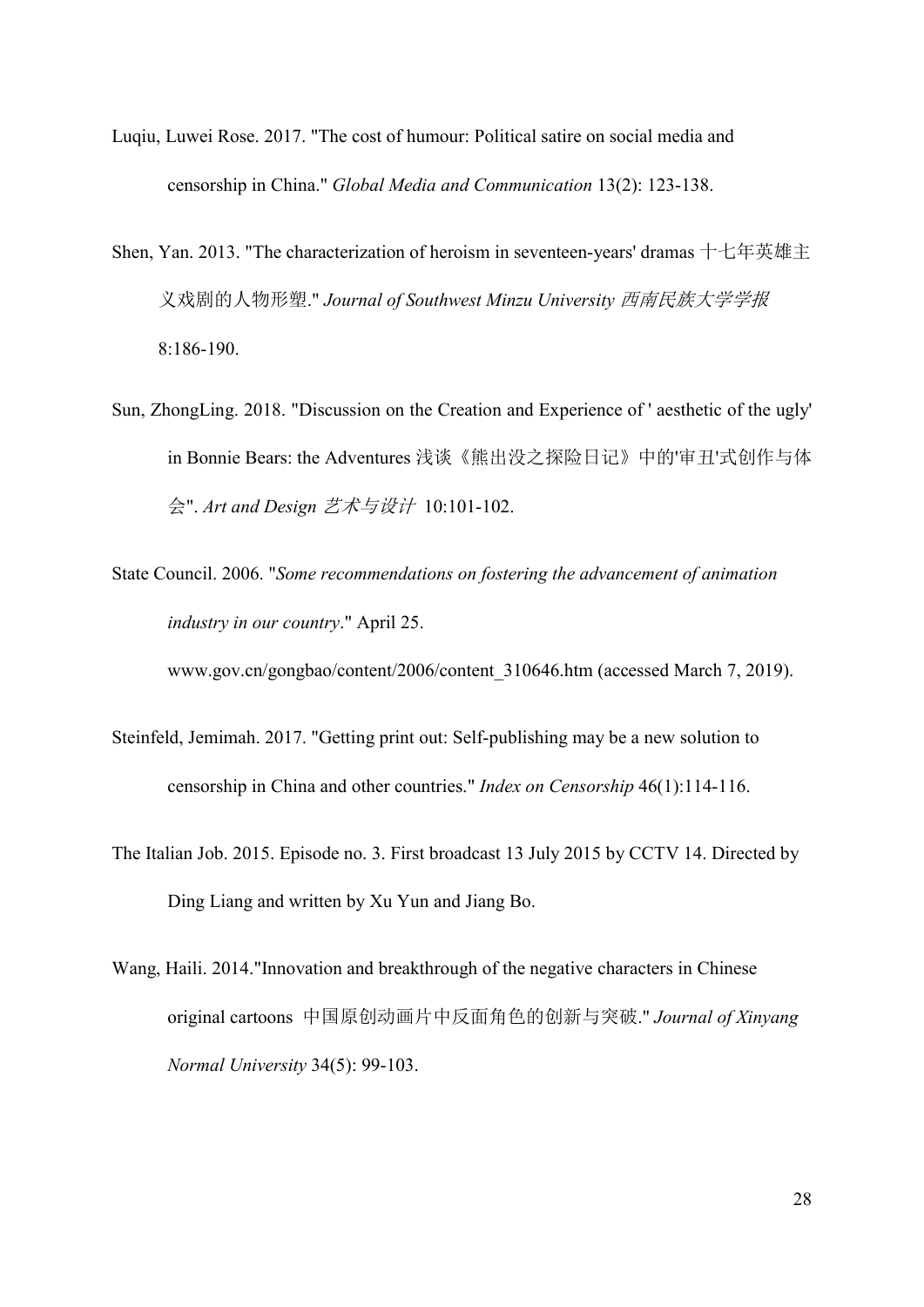- Wang, Junyi. 2009. "the Difficulties Embedded in Chinese Animation Industry: The Case of Animated Film Pleasant Goat and Grey Wolf 中国动漫产业的发展困境 以动漫电 影《喜羊羊与灰太狼之牛气冲天》为例." Youth Journalists *青年记者* 3: 78-79.
- Westcott, Tim. 2011. "An overview of the global animation industry." Creative Industry Journal 3(3): 253-259.
- Wu, Weihua. 2017. Chinese Animation, Creative Industries, and Digital Culture. London; New York: Routledge
- Wu, Weihua. 2009. "In Memory of Meishu Film: Catachresis and Metaphor in Theorizing Chinese Animation". Animation 4(1):31-54
- Wright, Bradford. 2003. "Comic Nation Book: the Transformation of Youth Culture in America". Baltimore, MD: the Johns Hopkins University Press.
- Ye, Jingsi. 2016. "China cracking down on children on reality TV." BBC. April 17. https://www.bbc.com/zhongwen/simp/china/2016/04/160417 china showbiz childre n (accessed March 2, 2019).
- Yoon, Hyejin and Malecki Edward J. 2010. "Cartoon planet: Worlds of production and global production networks in the animation industry." Industrial and Corporate Change 19(1): 239-271.
- Zhu, Ying. 2012. "Two Billion Eyes: the Stroy of China Central Television." New York: The New Press.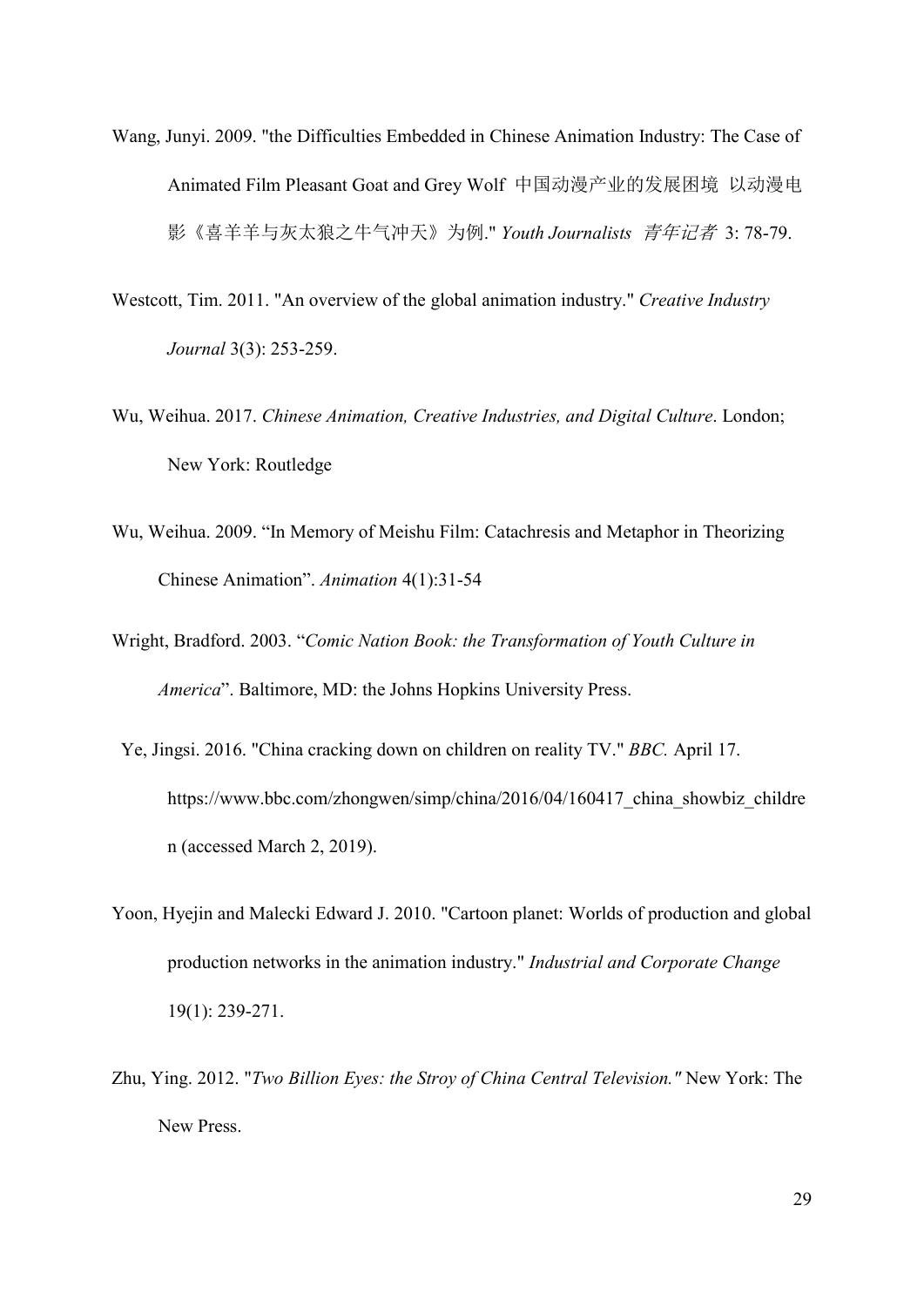# Appendix 1,

# Episodes selected for analysis

| Number and<br>name of season                         | Time<br>released        | Number and name of episode       | In Chinese |
|------------------------------------------------------|-------------------------|----------------------------------|------------|
| 5<br>Snow Daze of<br><b>Boonie Bears</b>             | 10 July,<br>2015        | 4 Forest Taxi                    | 丛林的士       |
|                                                      |                         | 16 Machine Dog                   | 机器狗        |
|                                                      |                         | 19 Bramble's Food Warehouse      | 熊二的美食仓库    |
|                                                      |                         | 25 Logger Vick's Steam Engine    | 强式蒸汽机      |
|                                                      |                         | 35 The People's Quiz             | 全民问答       |
| 6<br>Sunsational<br>Summer of<br><b>Boonie Bears</b> | 12<br>February,<br>2016 | 2 Vick's Villa                   | 强哥山庄       |
|                                                      |                         | 5 Forest Party                   | 森林游园会      |
|                                                      |                         | 12 Survive in the Wild           | 荒野求生       |
|                                                      |                         | 33 The World Cup                 | 光头强看世界杯    |
|                                                      |                         | 38 Vick Quits Internet Addiction | 光头强戒网瘾     |
| $\overline{7}$                                       | June 2016               | 3 The Secret of Vick             | 光头强的秘密     |
| Autumn<br>Awesomeness of<br><b>Boonie Bears</b>      |                         | 6 Big Black                      | 大黑         |
|                                                      |                         | 13 Fruit Car                     | 水果摇摇车      |
|                                                      |                         | 23 Assistant of Vick             | 光头强的助手     |
|                                                      |                         | 40 Square Dance in The Forest    | 森林广场舞      |
| 9                                                    | 28<br>November,         | 1 Tourist Guide Vick             | 导游光头强      |
| <b>Boonie Bears:</b>                                 |                         | 2 Enemy Cannot Avoid             | 冤家路窄       |